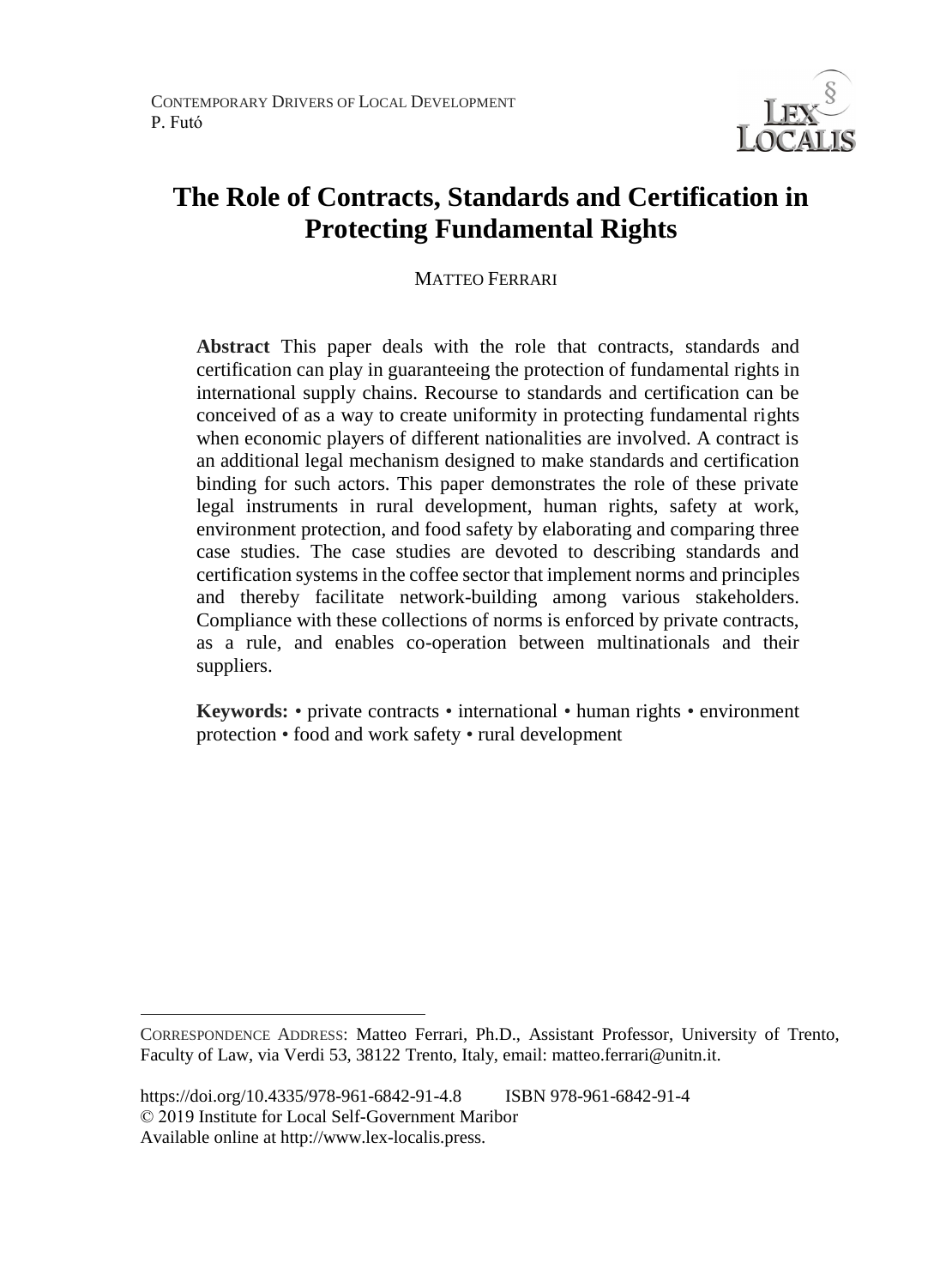### **1 Introduction**

One of the pillars of rural development is represented by the protection of human rights, since the latter are instrumental in fostering the quality of life and well-being of farmers. In this context, by rural development I mean "an ongoing and essentially interventionist process of qualitative, quantitative and/or distributional change leading to some degree of betterment for groups of people" (Buller and Wright 1990). However, in an age of globalization it is crucial for farmers to have access to markets, and in particular to international markets, if they are to have a chance to prosper. Thus, the protection of human rights must be pursued while considering the international dynamics within which rural development takes place. In particular, it is necessary to balance the protection of the interests of economic players who, as mentioned, nowadays operate on a global level, and the need to protect and promote farmers' fundamental rights, an issue that appears to concern the local level.

A clash between the global and the local appears to exist: the protection of human rights at the local level seems to be capable of negatively affecting the smooth operation of international food supply chains. The problem is exacerbated by the fact that while economic exchanges are usually thought of as the domain of private parties, the protection of human rights is traditionally conceived of as the province of public action. It is seemingly difficult to reconcile the public dimension of human rights with the strong private flavour that international supply chains have: how can a public goal (i.e. the advancement of human rights) become part of a private exchange?

As the following pages attempt to show, the clash between the local and global, as well as between the private and the public, is more theoretical than practical: these different dimensions can, and often do, co-exist. Indeed, the emergence of international food supply chains and the use of tools pertaining to the domain of private law can revitalize the protection of human rights. The goal of this chapter is thus to introduce readers to the interplay between the protection of human rights, on the one hand, and the role that private standards, certification and contracts can play in international food supply chains, on the other.

## **2 Conceptual framework**

The first part of the paper offers a short description of some terms and concepts that will play a crucial role in the following analysis. In addition, it illustrates the starting problem; namely, how to protect human rights in international food supply chains via recourse to tools of private law.

Starting from the latter point, protecting human rights in the international context faces several challenges, ranging from the definition of what human rights are to the policy options that can better guarantee their effectiveness worldwide. One of the most pressing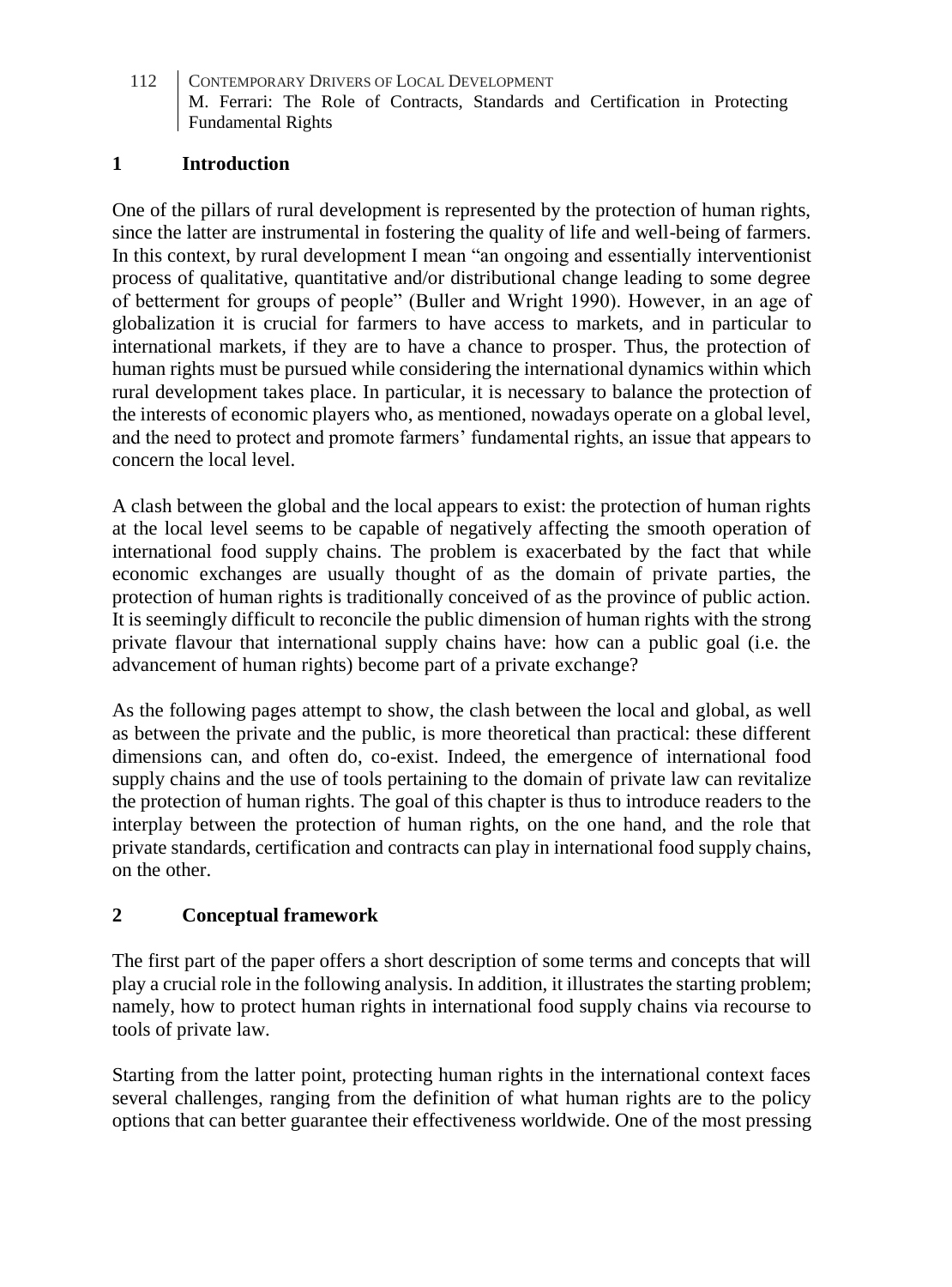issues is represented by the lack of a supranational authority with the power to police the application of the norms that provide for the protection of such rights. Of course, national states have this kind of power, but they are not always effective at promoting human rights and prosecuting their violation, either because they lack the will and/or infrastructure to pursue this task or because their power stops at the nation's borders. The latter point is particularly important in the context of international food supply chains, which, as we will see, operate in different countries and involve parties from different nations (including, often, multinational corporations). Moreover, as mentioned at the outset, the protection of human rights is traditionally conceived of as the province of public intervention, while international food supply chains are typically governed through instruments that belong to private law. Thus, there seems to exist a gap between the regulatory contexts related to human rights and international food supply chains: the first are regulated by public law, and the second by private law. How may these two different environments be reconciled? Before showing how scholarship has dealt with this problem, it is apt to define a few terms crucial for our analysis.

The first term to be defined is that of 'human right', an expression frequently employed in different national and international texts. A key point of reference in understanding what I mean by human right is offered by the Universal Declaration of Human Rights, proclaimed by the United Nations General Assembly in Paris on 10 December 1948. According to Art. 2, human rights are all the rights and freedoms established in the Declaration and belonging to every human being "without distinction of any kind, such as race, colour, sex, language, religion, political or other opinion, national or social origin, property, birth or other status". In other terms, human rights are those rights that every human being has for the simple reason of being a member of the human family.<sup>1</sup>

The second term to be defined concerns the notion of private standards (Brunsson and Jacobsson 2000). These are rules that are created by private actors, rather than by public ones, and that, as such, are voluntary in nature. Indeed, private standards do not rely on the power states have to impose conduct and sanction those who do not adopt such conduct. Thus, as a matter of principle, operators are free to decide whether to follow standards. Nowadays, the use of private standards is widespread, especially in the international context. The reason is the fact that, since there is no such a thing as 'global law' – i.e. norms that can be imposed regardless of national borders –, private standards create a sort of common set of rules that can be applied worldwide (on a voluntary basis). Why should professional operators adhere to standards voluntarily? The answer is connected to the incentives associated with adopting such private standards: the greater such incentives are, the higher the probability that the private standard will be applied by the parties. In other terms, the adoption of private standards, being voluntary, depends on the benefits parties will obtain by complying with them: for example, if farmers comply with a private standard they might obtain access to a lucrative market; a processor might adopt a private standard in order to improve the quality of the goods it purchases; or a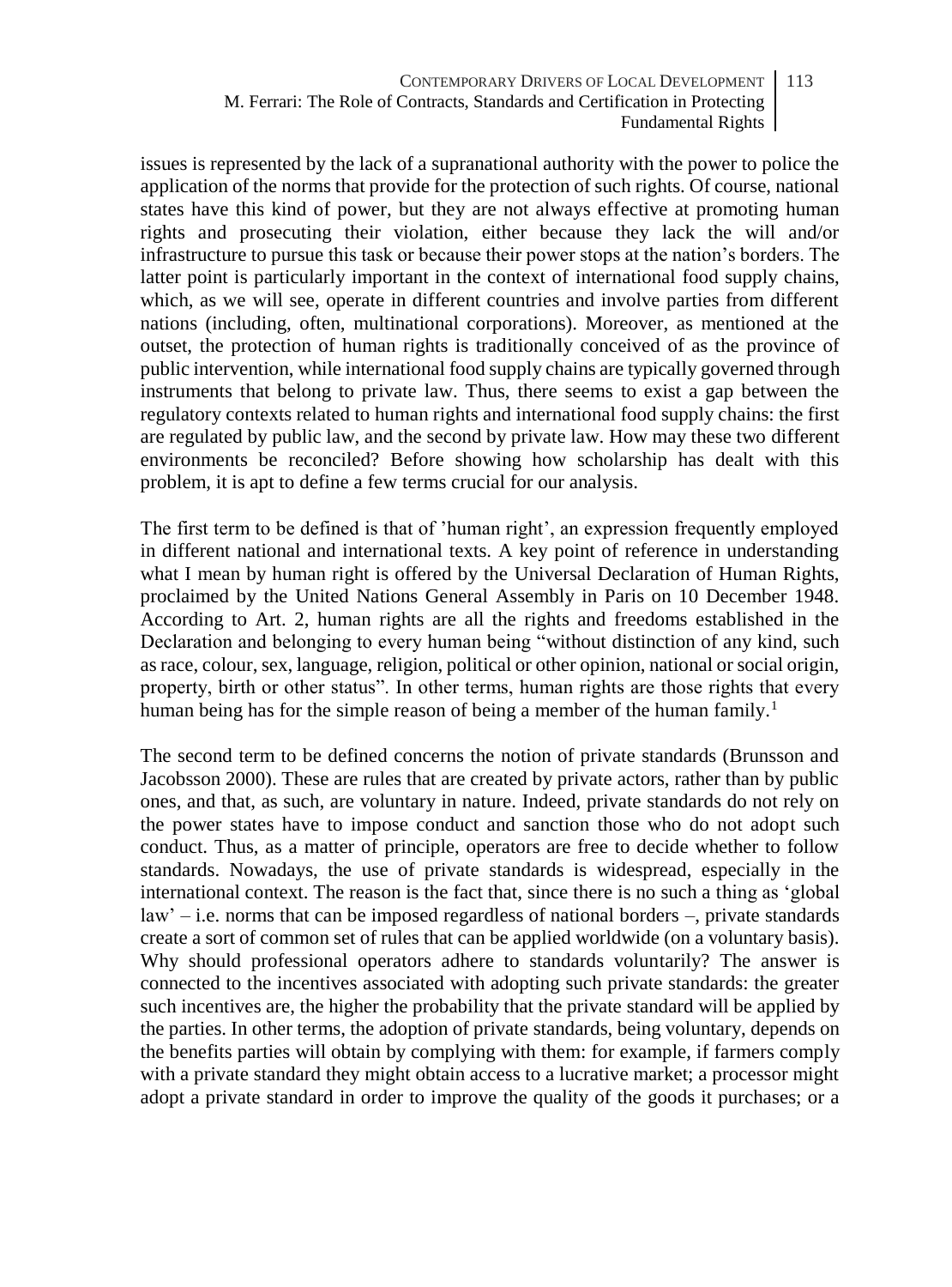retailing chain might use private standards to attract consumers (Giovannucci and Ponte 2005, 287; Poncibò 2007).

In the context of international supply chains, there are three sets of incentives that are more relevant in explaining the success of private standards.

- The first concerns the drive for legal homogeneity. Especially in the case of long supply chains involving players acting in different legal systems, it becomes crucial to have a set of rules that are homogeneous and can overcome differences in national regulation.
- The second set is represented by the drive for interoperability. In the case of integrated supply chains, in which different operators are involved at different stages of production and marketing processes, it is very important that such operators are able to interact on the basis of some common features.
- The third type of incentive is related to the need to provide more detailed specifications in the case of activities involving complex technical factors: in many cases public norms do not achieve the level of detail that is needed by private operators and/or they leave some room for discretionary choices. Private standards are thus aimed at restricting such space for discretion and offering a more detailed operational guide to private actors.

Within the broad province of private standards, I focus on one specific type; namely, the so-called 'suppliers' codes' (Frynas and Blowfield 2005; Jenkins *et al.* 2004). These are codes enacted by large business operators (e.g. multinational corporations active in the processing or marketing of foodstuffs), with the scope of providing a set of rules that suppliers must comply with if they want to enter (or continue) a business relationship with such operators. In other words, these corporations create their own rules in order to better manage their production and/or distribution processes, and they ask their business partners to also follow them. The rules I am referring to here are private standards that are established by so-called chain leaders (i.e. the business operators who control the supply chain) (Cafaggi 2016, 230). The way through which these standards are created can differ, as the case study will show. The relationship between the chain leader and suppliers is hierarchical, while it becomes more cooperative in the phases of monitoring compliance with the content of codes (Cafaggi 2016, 223–224). The reason why private standards and suppliers' codes are relevant for our analysis is that suppliers' codes increasingly incorporate provisions concerning the protection of human rights. In particular, the codes impose on suppliers the duty to protect human rights in their business activities and are integrated by more detailed documents offering guidance about how to guarantee such protection (Cafaggi 2016, 231–232).

Suppliers' codes contain private norms that can be applied worldwide since they are not dependent on a particular, national legal system. Nonetheless, one might wonder how this is possible. In other terms, how can these codes be binding and, more specifically, binding regardless of national borders? There are two possible mechanisms.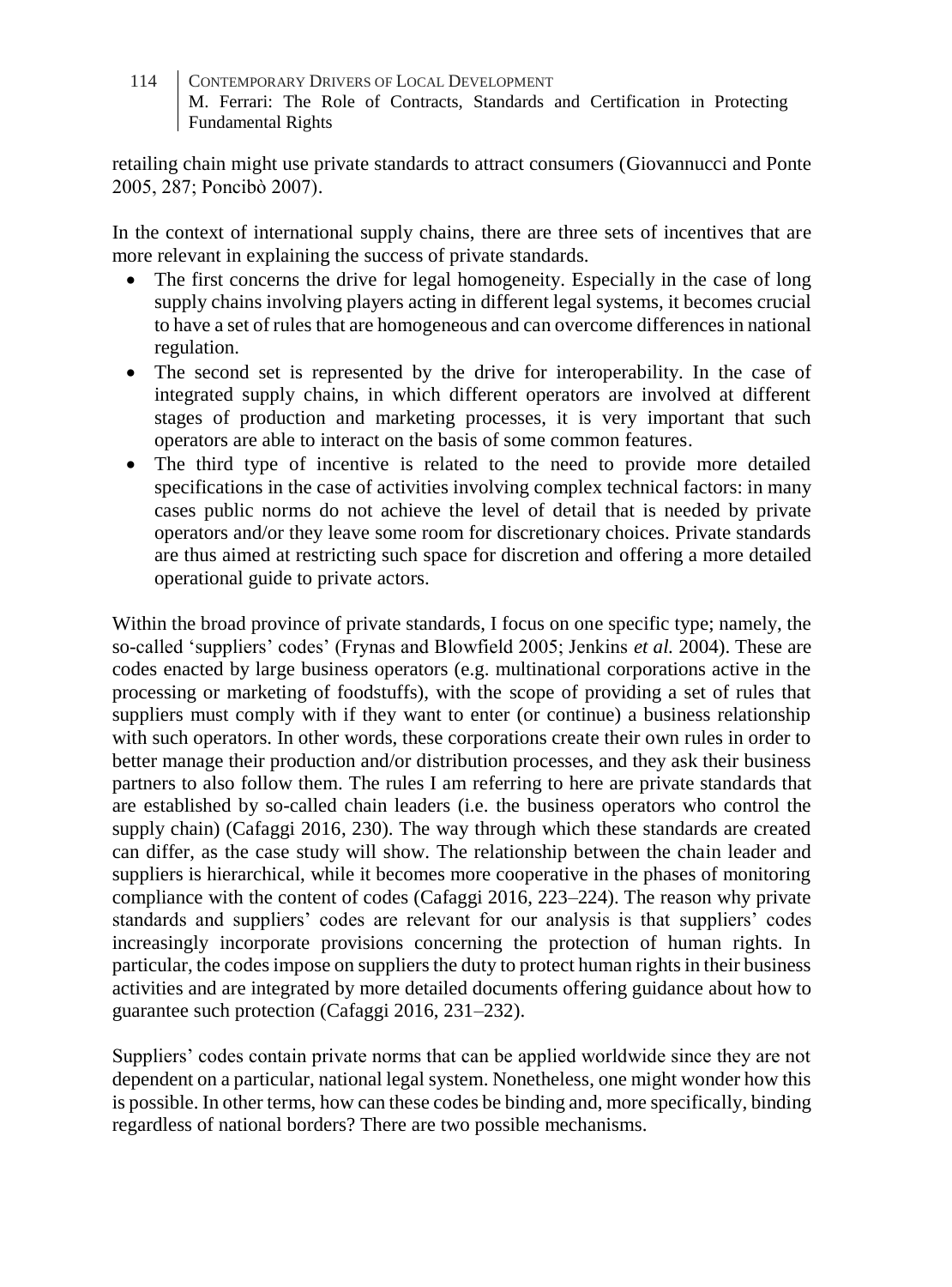- CONTEMPORARY DRIVERS OF LOCAL DEVELOPMENT M. Ferrari: The Role of Contracts, Standards and Certification in Protecting Fundamental Rights 115
- The first revolves around the idea that compliance with codes is a prerequisite for entering into a business relationship with a chain leader: since the latter is usually a meaningful economic player, suppliers have a strong incentive to do business with this actor and therefore to comply with the codes. Lack of compliance with the private standards could amount to the impossibility of commencing negotiations with the chain leader.
- The second mechanism is represented by a specific private legal tool that can be employed to make the codes binding, namely, a 'contract'. More specifically, international contracts allow the chain leader to impose their own private standards on suppliers who operate in different states. While the first mechanism temporally operates prior to the birth of a business relationship between the chain leader and the supplier (such a relationship will not even arise if suppliers do not comply with the code), a contract aims at regulating the business relationship once it has arisen, making codes binding for the duration of the relationship itself.

But what is a contract and what is an international contract? The common idea behind the term 'contract' is that of an agreement binding two or more parties who must perform defined activities on behalf of the counter-parts. These activities are specified in the contract itself and give rise to legal obligations (i.e. to duties that the contractual parties have to perform). Of course, how a contract is regulated varies depending on the legal system in operation: nonetheless, the core idea that a contract represents a binding agreement is shared almost universally.

Another common way of looking at contracts is to conceive of them as the legal vessel through which economic exchanges take place in a market. If a farmer wants to sell his produce to a processor or a retail chain, he will have to define a contract regulating that sale. In the context of rural development, contracts are the mechanisms by which farmers can obtain access to the market; if farmers want to access an international market, they will have to underwrite an international contract. The latter is an agreement in which the two or more parties have different nationalities and/or operate under different legal systems. In such cases, the problem that can arise is deciding which national law should be applied. If one contractual party is South African and another French, should South African or French contract law be applied? These kinds of conflict are solved either via rules that form part of a special branch of the law called private international law,<sup>2</sup> or through international conventions that define common rules that apply in different countries in a uniform way.<sup>3</sup> In the first case, there is a national law that prevails, while in the second, no national law prevails since what are applied are norms that go beyond national borders (i.e. are international). In any event, the concept of contract is almost universally recognized and contractual agreements are enforced, even if through different modalities, in almost all legal systems.

Another set of problems concerns the monitoring of compliance with suppliers' codes. Suppliers might have an incentive to declare that they are following a code, while in real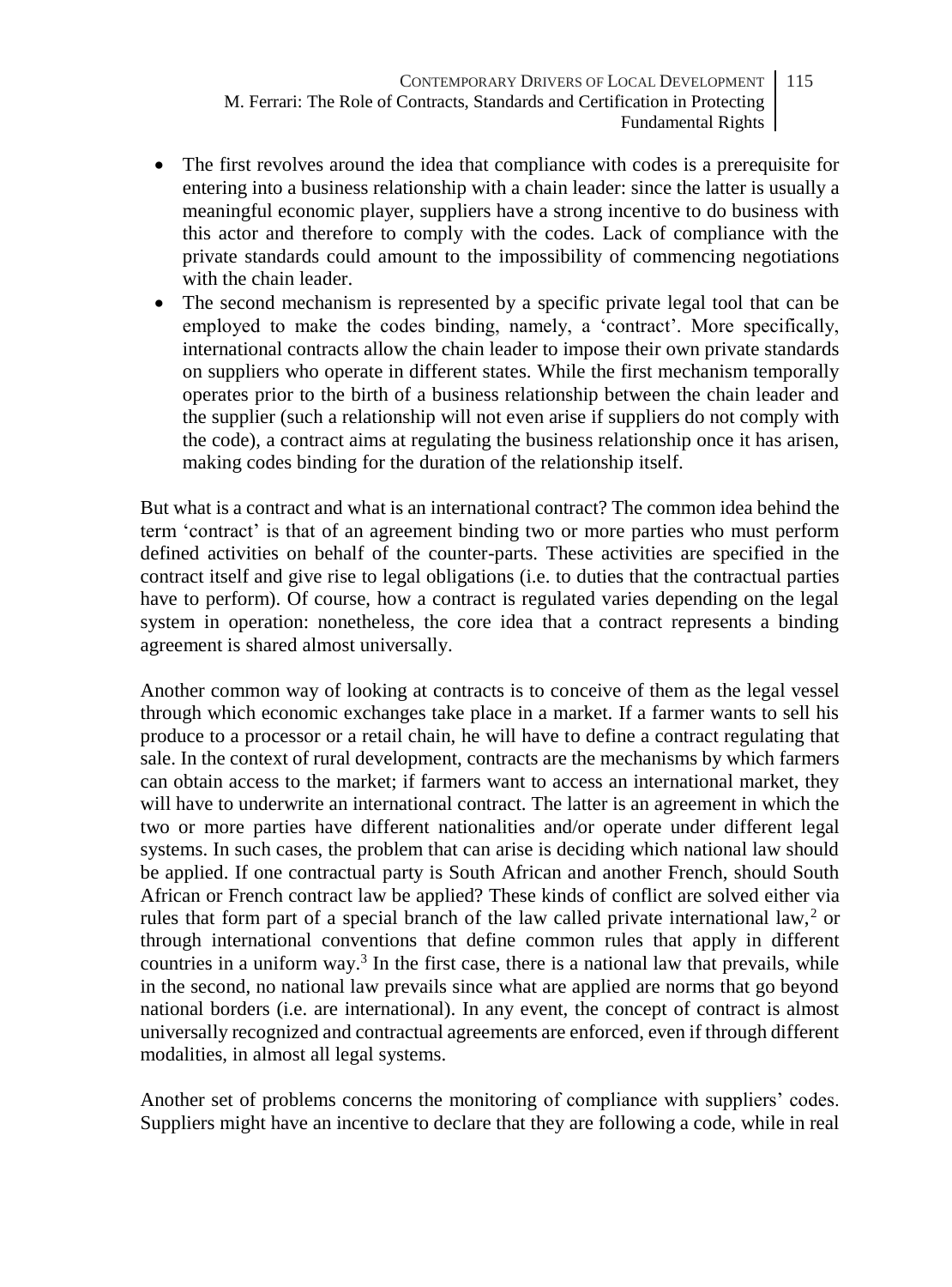terms they are not. How is it possible to control suppliers' behaviour? A tool often employed in these cases is certification. Certification is a mechanism that the law provides to supply and validate information that the market considers valuable. In the case of suppliers' codes, for market players and in particular for the chain leader it is important to know if suppliers are complying (e.g. whether they are protecting and promoting workers' rights in the workplace): the fulfillment of these conditions can determine important consequences such as the willingness of the chain leader to conclude supply contracts, the price to be paid to the suppliers, reputational damage suffered by the chain leader if, for example, it becomes known to the public that the chain leader is employing suppliers who violate workers' rights, etc. The monitoring of compliance with suppliers' codes is complex: the chain leader does not always have access to objective criteria – such as, for example, chemical parameters – to monitor suppliers' compliance, since the protection of human rights is somewhat immaterial; moreover, the chain leader cannot rely on what suppliers state, since they might have an incentive to cheat provided that the chain leader has no objective criteria for examining the truthfulness of what suppliers declare. Of course, the chain leader might send their own inspectors to a supplier to check if they are complying with a code, but this might be costly for the chain leader and, moreover, might give rise to the duplication of costs in cases in which there is one supplier code common to different chain leaders whose compliance can be monitored once on behalf of all the leaders. Thus, chain leaders usually make recourse to so-called certification bodies which are professional enterprises that operate in a third-party, independent way and which check whether suppliers are actually implementing what is provided for in suppliers' codes. The cost of this monitoring is borne by the suppliers who obtain a certificate if the inspection is positive; i.e. if the certification body finds that the suppliers' code has been complied with.

Finally, the expression 'international food supply chain' refers to an arrangement in which a chain leader is supplied with goods and/or services by other subjects (the suppliers) operating in different parts of the world (for example, a coffee processor operating in Germany might buy coffee beans from farmers and cooperatives located in Ethiopia or Colombia). Being a *food* chain, this arrangement concerns the supply of raw agricultural commodities, processed foodstuffs and beverages, and takes the form of contracts (e.g. for the sale of goods) that link the chain leader with suppliers and that specify the rights and duties contractual parties have with respect to each other. Private standards, suppliers' codes and certification contribute to integrating the contents of contracts.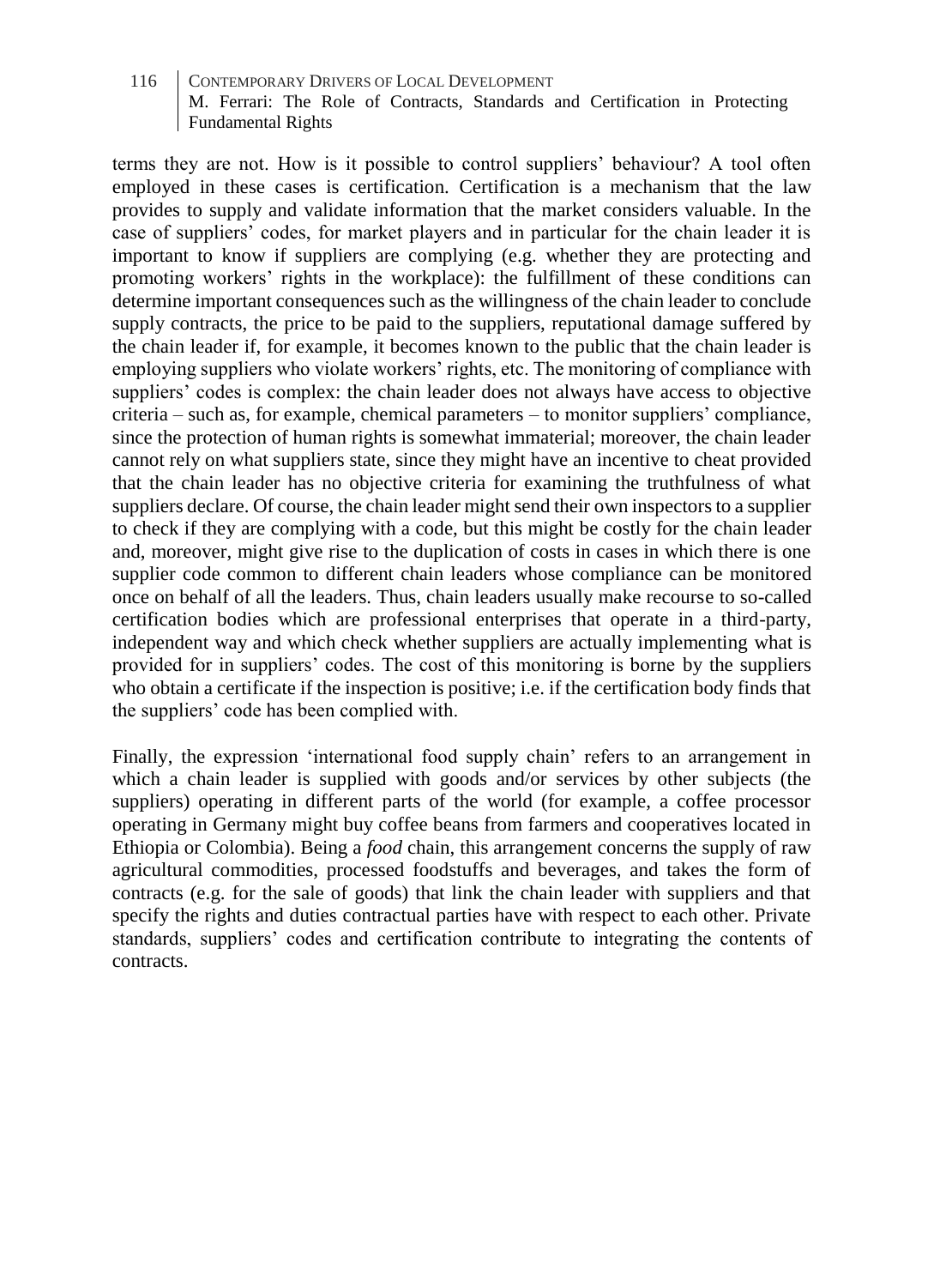### **3 The state of the art**

The role that private standards, certification and contracts have in international food supply chains can be tackled from different perspectives. Scholars have focused their attention on the following main issues.

1) *The regulatory function of contracts*. Law scholars have underlined that contracts are increasingly applied to pursue goals usually pertaining to the realm of public law. Traditionally, it is within the realm of public law to establish rules concerning health, safety, environmental, labour conditions and the like. But things are changing. Private law, and contract law in particular, is able to create norms that define the conditions mentioned before by including contractual terms and/or by making reference to private standards that identify the conduct parties must follow in order to protect the environment, the health and well-being of their employees, the safety of consumers, and so on. In other terms, contract law is able to create the same types of rules traditionally provided by public law through a system of self-regulation and self-governance implemented by the contractors themselves (Brownsword *et al.* 2017). This use of contracts is especially evident in the international context, since it is there, we face the lack of a unitary body of public rules; contract law can thus create the common regulatory ground among different geographical areas that allows business to flourish (Cafaggi 2013; Park and Berger-Walliser 2015). The regulatory use of contract law also has a 'dark side'. The most obvious sign of this concerns the fact that a contractor who is in a dominant position *vis-à-vis* their counterpart can unilaterally shape the regulatory content of a contract in a way that favors his own interests. In other terms, the asymmetries that often characterize the bargaining force of contractual parties can also translate into regulatory asymmetries, thus deepening preexisting disparities between contractors. Going beyond the interests of single contractors, the regulatory implications of contract law pose a challenge both in terms of democratic accountability and wealth distribution for society at large.

2) *Suppliers' codes and Corporate Social Responsibility* (*CSR).*<sup>4</sup> The emergence of codes of conduct and suppliers' codes may be located within the larger phenomenon of Corporate Social Responsibility (CSR). This process is driven by large corporations who use such codes to (try to) govern social and environmental issues, such as labour conditions, fair prices, pollution, etc. Scholars have pointed to the fact that CSR in general, and codes of conduct/suppliers' codes in particular, can be appraised in two different ways (Mundlak and Rosen-Zvi 2011, 604). On the one hand, they should be conceived of as a substitute for public intervention and an effort to fix some of the problems and limits of public rules. On the other hand, they may represent a rhetorical device for masking the profit-driven nature of global economic activities. Lund-Thomsen (2008) provides a general global critique of the effectiveness and benefits of codes of conduct, also offering some advice about how to improve them. In both cases, the efficacy of such codes depends on the ability of corporations to communicate information about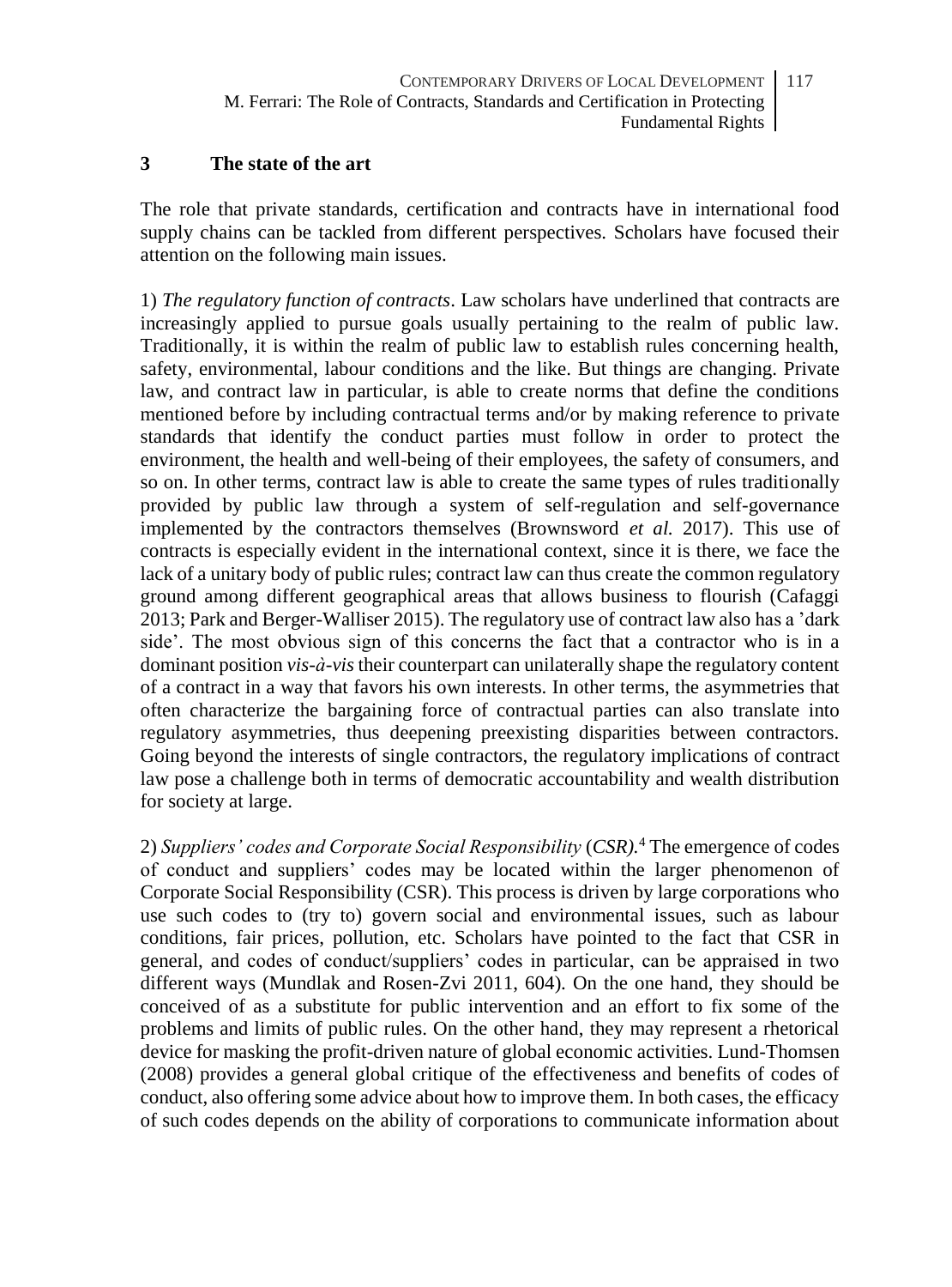their codes and practices to different types of agents and intermediaries, such as consumers, financial institutions, and public bodies (Mundlak and Rosen-Zvi 2011, 605– 606).

3) *The public-private divide*. As mentioned, one possible way to think of suppliers' codes is to consider them an alternative to public regulation. This idea raises the issue of the relationship between private standards and public regulation. The interconnections between the two are copious, mutual and complex. On the one hand, the two are complementary, since private standards fill those gaps that are left open by public regulation. For example, private standards are more flexible and less prone to obsolescence than public rules; they can in some cases be used as a benchmark for enacting future, public legislation; private standards cannot substitute public regulation since they pose obligations that go beyond and are additional with respect to those posed by public law; private standards are more effective than public norms in regulating global supply chains (Saadoun 2013; Lytton 2019). On the other hand, scholars have underlined the fact that private standards can be somewhat antagonistic in relation to public norms since they pose additional costs to economic actors who not only have to comply with public legislation, but also with private orders (Saadoun 2013). As underlined in the previous section, the growing importance of private standards is re-shaping administrative law (Lytton 2019) and leading us to also critically reconsider the publicprivate divide that has traditionally been a feature of continental European legal systems.

4) *Private standards as a barrier to, or trigger of, rural development*. Scholars debate whether private standards and global supply chains represent factors capable of promoting rural development or, on the contrary, they are an obstacle to the achievement of such a goal (Lee *et al.* 2012). Some authors fear that food standards create additional burdens for smallholders and thus pose a barrier to entry for them with respect to international markets. As mentioned above, food chain leaders (e.g. retailers and supermarkets) are able to unilaterally dictate their own conditions to small producers, thanks also to the creation and use of private standards (Henson and Humphrey 2009). Other authors think that codes of conduct, suppliers' codes and private standards in general have a positive impact on smallholders and farmers since they allow them to upgrade their productive infrastructure, increase product quality and improve existing farming techniques, in this way fostering access to global supply chains and international markets (van Beuningen and Knorringa 2009). It is probably impossible to solve this dilemma: depending on the sociocultural context, market conditions, infrastructure, specific features of the product and the supply chain concerned, etc. private standards and suppliers' codes can either advance or retard rural development. In other words, only a case-by-case analysis can provide answers about the relationship between private standards and rural development.

5) *The importance of monitoring performance and sanctioning non-compliance*. It can be difficult to ascertain whether suppliers are really complying with codes of conduct.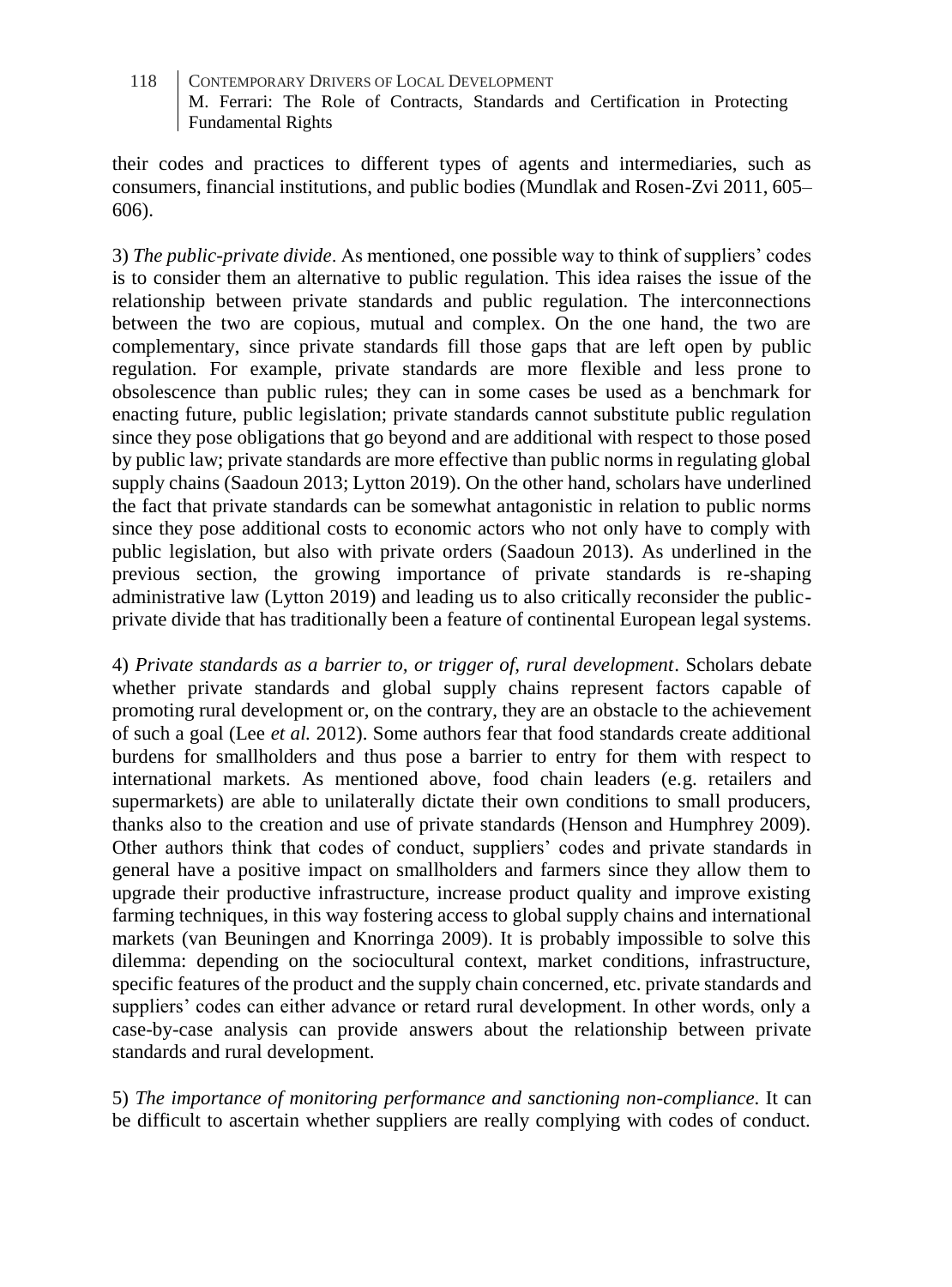This might be due to difficulties in getting access to the information important for assessing compliance (e.g. since this information is controlled only by the firm which should comply with the code); to reluctance to reveal cases of code violation because of the fear of retaliation (e.g. employees' fear of being fired or marginalized if they reveal a violation in the code of conduct by their employer); to the geographical distance between the chain leader and its suppliers (e.g. costs of organizing inspections); or to a lack of a specific expertise with measuring compliance (e.g. a lack of staff who have been trained in the areas covered by the codes of conduct). Therefore, it is crucial that the contracts between chain leaders and suppliers not only provide for the obligation to comply with the codes of conduct/suppliers' codes, but also establish monitoring procedures for monitoring the actual implementation of these acts by suppliers. These monitoring procedures should be effective: in order to be so, they have to be structured in a way that guarantees that they are impartial, independent, sufficiently funded, and adequate staffed. A further corollary of the need to provide for monitoring mechanisms is represented by the necessity of sanctioning those suppliers who do not comply with codes of conduct/suppliers' codes (Cafaggi 2016). Again, the sanctioning system should be effective. This requires that sanctions are sufficient to discourage parties from breaching the codes and that their application is rigorous.

6) *The influence of private standards and certification on contractual remedies*. The logic behind private standards and certification regimes differs from that which characterizes traditional contract law. On the one hand, as noted before, contracts can include terms that make private standards, suppliers' codes, codes of conduct and certification binding for the contractual parties. On the other hand, these standards and certification are capable of influencing and changing the contractual structure within which they are included. This phenomenon becomes clear if one looks to contractual remedies (Cafaggi and Iamiceli 2014). Traditional contractual remedies are centered around the idea of terminating the contractual relationship and compensating the aggrieved party for any losses suffered due to breaches of the contract; in contrast, in the case that a contract makes reference to private standards and certification, remedies tend to be more cooperative in character and aimed at keeping the contractual relationship alive (e.g. by correcting the causes of the breach of contract) and renegotiating terms already agreed upon (Cafaggi and Iamiceli 2015).

### **4 Case studies from the coffee sector**

The coffee sector offers an interesting case study in which to both demonstrate many of the dynamics described above and to develop a few comparative remarks about the strengths and pitfalls of codes of conduct, suppliers' codes, private standards and certification (Slob and Oldenziel 2003; Giovannucci and Ponte 2005; Muradian and Pelupessy 2005; Raynolds *et al.* 2007; Macdonald 2007; Neilson 2008).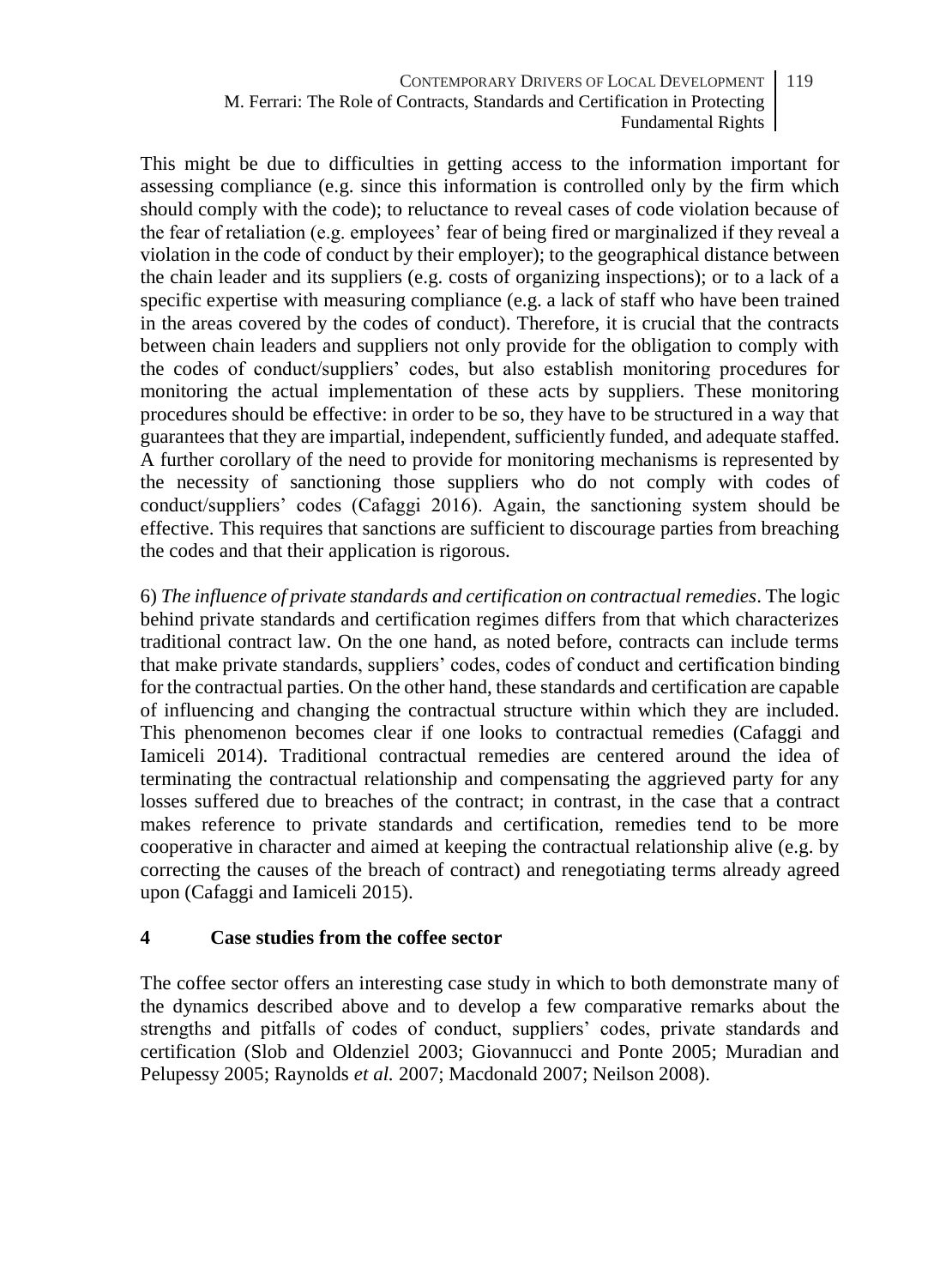The coffee industry has experienced major changes since the late 1980s. Until 1989, the International Coffee Agreement (ICA) was in place; this instrument created a highly regulated market under which coffee prices were largely determined at a central level, as well as the quotas of coffee that each producer could export (Ponte 2004, 3). After the collapse of the Soviet Union and the rise of neoliberalism, many of the reasons for supporting the Agreement disappeared, thus the ICA was supplanted by a free-market regime with the coffee roasters acting as chain leaders and producers of so-called green coffee (raw coffee) as suppliers (Haight 2011, 75–76; Ponte 2004, 3–4; Muradian and Pelupessy 2005, 2029–2030). The regulatory power both of the ICA and of national states have now largely vanished, since relations are now determined mostly by buyers; i.e. coffee roasters and international traders (Ponte 2004, 4). The changes that occurred in the 1990s had a major negative effect, especially on small farmers, since between the latter and the roasters there are huge differences in terms of bargaining power. The risk is of a race to the bottom, with farmers forced to accept unequal contractual terms simply because they do not have the force to oppose them. However, consumers and NGOs have become more aware of the imbalances that the end of the old coffee governance regime may have created. Thus, the public became (and still is) increasingly interested in the dynamics of the coffee supply chain and how these dynamics can affect not only the quality of what they drink, but also the social, economic and environmental context in which the coffee is produced.

In the new context, chain leaders have increasingly made recourse to private standards in the forms of codes of conduct and suppliers' codes, both in order to meet consumer demand for sustainable products and to manage their supply chains through the establishment of quality- and ethical parameters that suppliers must comply with. Of course, lacking the authority/power to formally impose their conditions – differently from national states – chain leaders have increasingly made recourse to contracts that include terms that transform private standards/codes of conduct into contractual obligations. This is a clear example of what was described before as the regulatory function that contracts are capable of fulfilling.

In particular, sustainability has become a key term for the coffee sector (Ponte 2004, 9 ff). The notion of sustainability is a broad one: it encompasses environmental preservation, workers' protection, the economic and financial viability of the supply chain with particular regard to the defence of weak parties such as small farmers; and public and ethical issues concerning the impact of the supply chain on society generally. There are different private standards, certification and codes of conduct aimed at fostering sustainability in the coffee sector; simultaneously, chain leaders have followed different paths to (try to) promote sustainability. Comparative analysis of these different elements can help to shed some light on the inner structure of these different tools and to better understand the operational relevance of the theoretical issues we have analysed in the previous sections.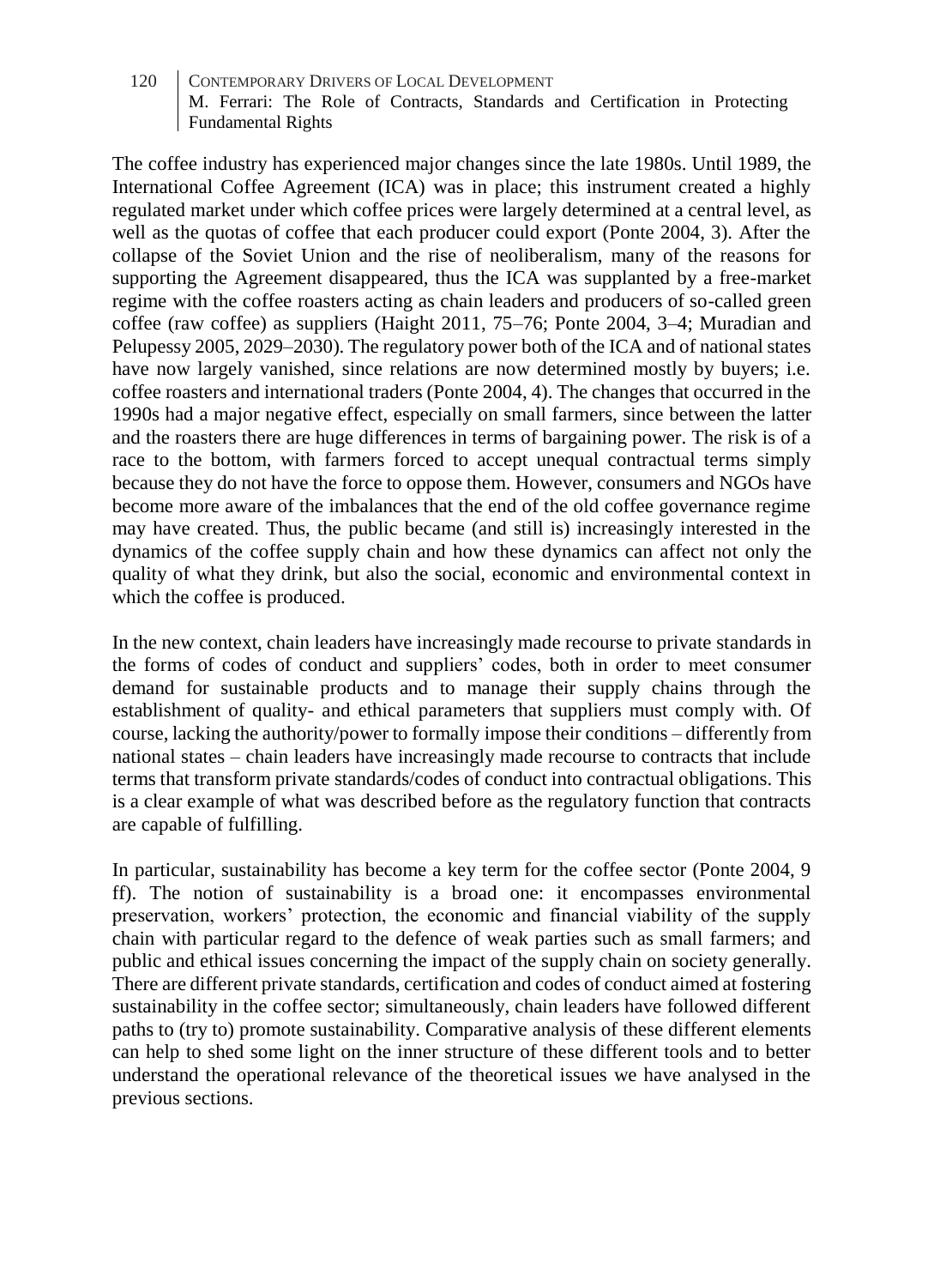We will compare three different cases where private standards, certification and codes of conduct have been used to govern the coffee supply chain. These cases show the different strategies that chain leaders can employ, as well as the different roles that public, international and non-profit bodies can play.

### *The Baseline Common Code of the Global Coffee Platform*

The first case study concerns the Baseline Common Code (BCC)<sup>5</sup> operated by the Global Coffee Platform (GCP),<sup>6</sup> a network of different stakeholders operating in the coffee sector (Neilson and Pritchard 2007). The application of the BCC is ensured by Coffee Assurance Services  $(CAS)$ .<sup>7</sup> GCP's general goal is to create a common baseline for coffee production around the world with regard to social, environmental and economic sustainability. The BCC is one of the tools through which such a result may be achieved, and the ambition is for it to become the benchmark for the coffee sector globally. Any entity operating in the coffee supply chain and in a producing country can be subject to the Code: this includes roasters, mills, cooperatives, estates, etc. BCC's main features are that it focuses only on one specific sector, is it applied to different operators working in multiple contexts and legal systems, and it is built around detailed principles and unacceptable practices. These principles and practices are grouped under the umbrella of the three different types of sustainability mentioned before (social, environmental, economic). Under each principle is listed three possible scenarios (marked, respectively, in green, yellow and red) with a few indicators for each scenario.

For example, within the social sustainability category one principle concerns 'Discrimination'. Three different scenarios are described. In the first scenario (green) is listed 'Positive action programmes to secure equal rights are implemented'; in the second (yellow), 'Awareness to secure equal rights is raised and concrete steps to develop positive action programmes are evident'; under the third scenario (red), 'No positive action to either raise awareness or secure equal rights is evident'. In order to assess if a scenario really exists, a few indicators can be used. Thus, with regard to the green scenario one, one indicator is 'The policy and procedures are being implemented, i.e. potentially vulnerable groups are identified, and efforts have been made in order to explain in further detail the procedures to them, in particular the grievance mechanisms. There is evidence that this and other actions to remove the obstacles that foster discrimination are being developed"; for the yellow scenario, "In case incidents of discrimination, harassment or abusive treatment have occurred, these are being addressed"; in the case of the red one, "Incidents of discrimination, harassment or abusive treatment have occurred".<sup>8</sup>

The BCC is designed to be applied on a voluntary basis since it is the by-product of a private initiative bought into being by the GCP. In this sense, it is an example of a private standard originating from a third party (the GCP), managed by an independent entity (the CAS) that acts as a certification body, and is designed to be applied by multiple users.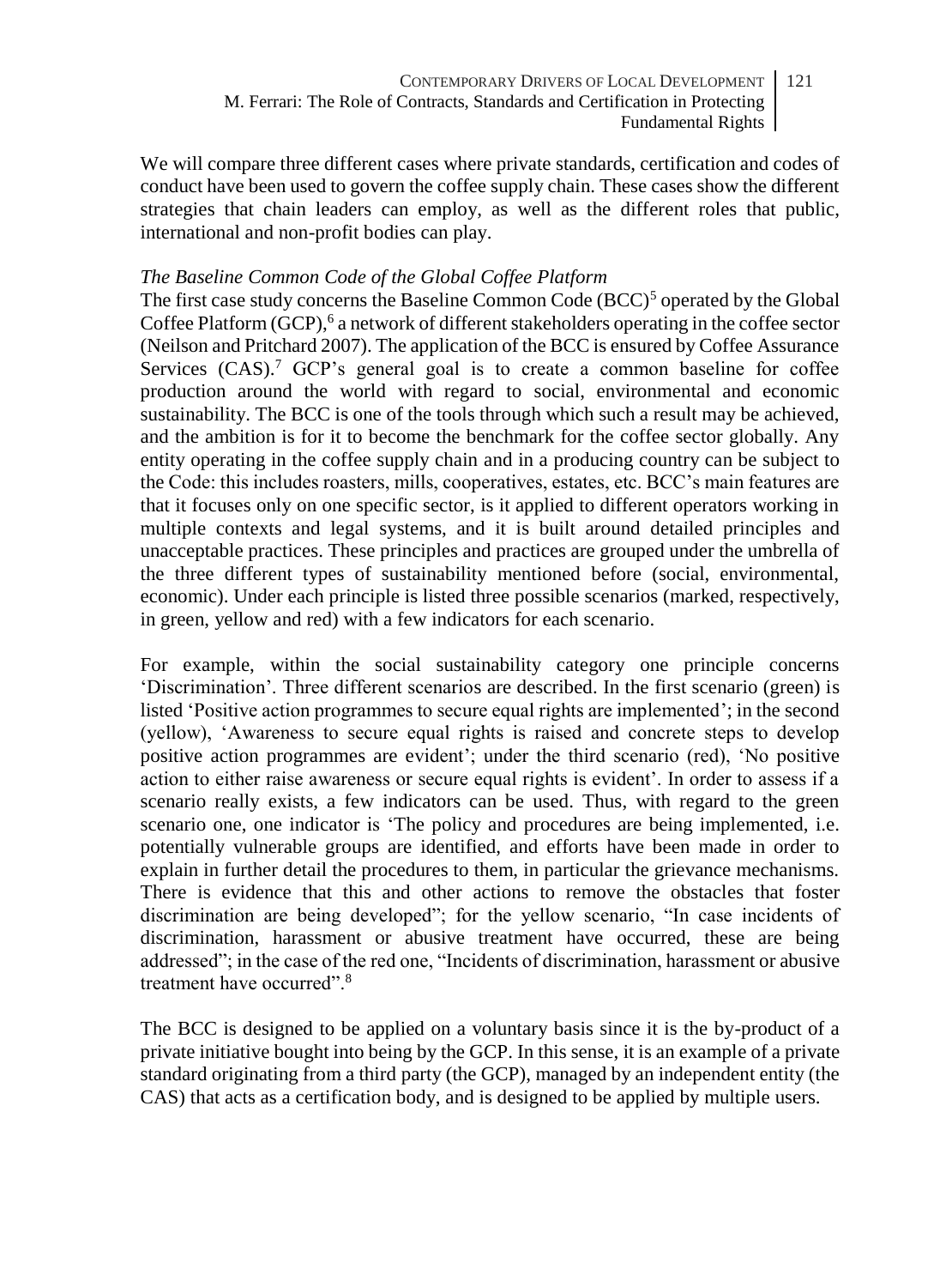### *The Supplier Code of Conduct of Starbucks Corporation*

The second case study concerns the Starbucks Supplier Code of Conduct (SCC).<sup>9</sup> There are two texts that are relevant in this regard: the Supplier Code of Conduct and the supplemental Starbucks Supplier Social Responsibility Standards (SSRS).<sup>10</sup> Both determine the social obligations that Starbucks' suppliers agree to fulfill; they are both quoted in the Supplier Guidance Global Requirements  $(GGR)$ ,<sup>11</sup> thereby defining the standards that are applied to suppliers concerning not only socio-ethical sustainability, but also coffee quality, business processes, use of logos and trademarks, and packing and shipping requirements.

This latter document is relevant since it provides that all the standards established in the GGR (including, therefore, the SCC and the SSRS) are requirements "supported by our Standard Terms and Conditions and/or additional contract (including purchasing documents). Failure to meet the requirements outlined here may result in the collection of damages and eventual termination of the relationship". The language employed is rather clear. The standards Starbucks requires suppliers to follow are part of the contractual relationship that exists between Starbucks and its suppliers: if the latter fail to comply with these standards, this gives rise to breach of contract (and the possibility that Starbucks will ask for compensation for damages and terminate the contractual relationship).

Going back to the SCC and the SSRS, we note that they are very concise documents. SCC is only one page long, is dated June 2004, and lists five principles suppliers are required to comply with.<sup>12</sup> These principles are more fully specified in the SSRS. What it is worth noting again is the idea that the SCC and SSRS are binding since they are part of a contract suppliers are required to sign. In order to reinforce such provisions, the SCC states that "Failure to comply, or failure to work with Starbucks or a third party to correct non-complying situations, are grounds for cancellation of open orders, discontinued use of non-complying production sites, or termination of our business relationship".<sup>13</sup> The SSRS is four pages long, is dated November 2006, and is built around six sections: Transparency, Worker Health and Safety, Worker Treatment and Rights, Worker Hours and Compensation, Environmental Protection, Compliance and Corrective Action. The standards established in the six sections are supplemental with regard to the minimum requirement specified in the introduction of the SSRS itself, according to which suppliers have "to comply with all applicable laws, codes and regulations, including health codes, employment and discrimination laws, environmental regulations, safety codes and building ordinances for each location in which they do business".

It is clear that these private standards are integrating, not supplanting, public norms. Two other points deserve to be highlighted. First, most of the SSRS is focused on workers' conditions; only one section is devoted to the protection of the environment and no specific section focuses on other stakeholders' interests. Starbucks' primary interest seems thus to be in labour conditions and workers' rights, while other economic, social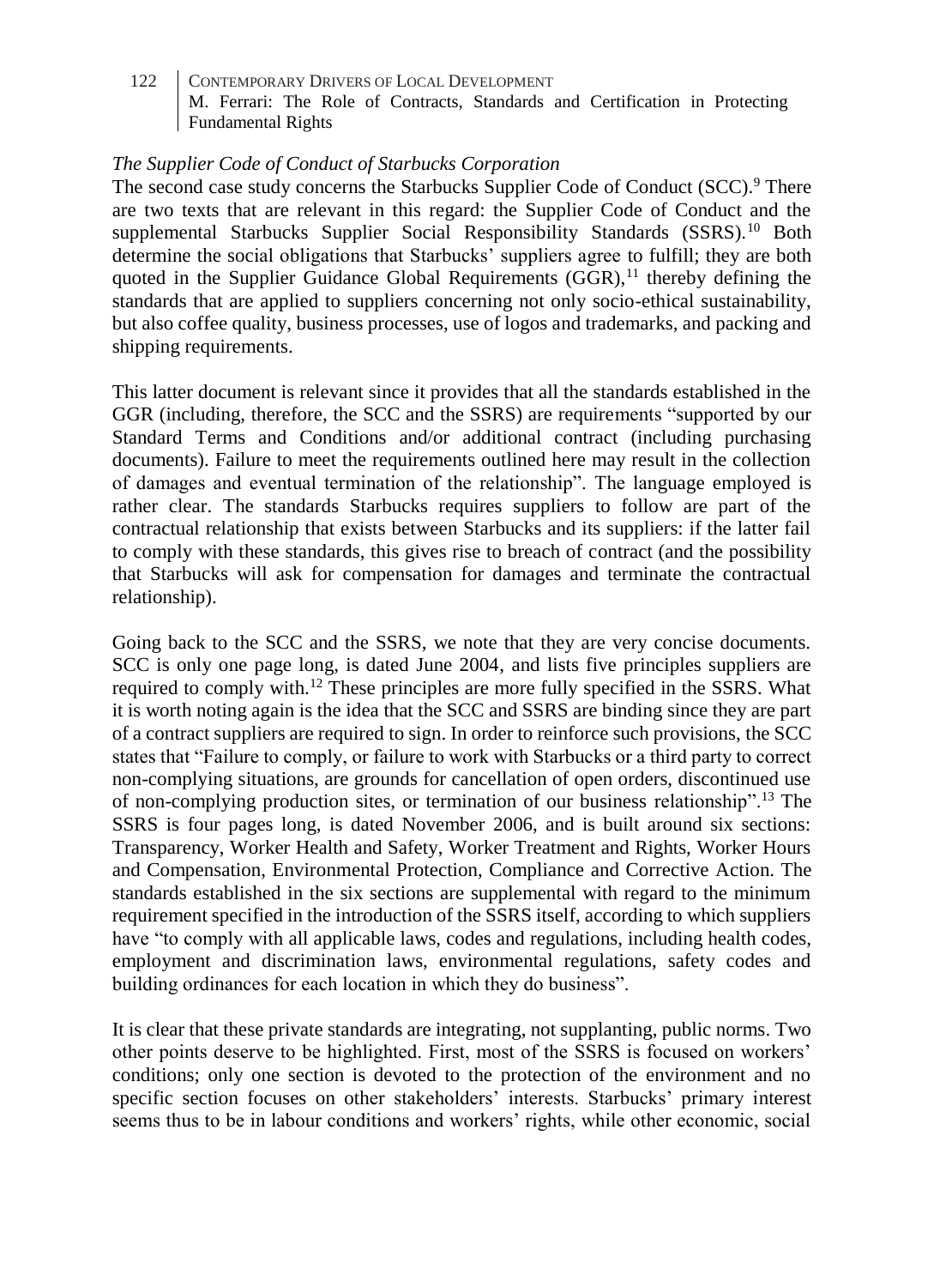and environmental issues play a minor role. Second, the first section in the SSRS establishes a transparency principle which appears to represent a prerequisite with respect to the implementation of the other principles listed in the document. The transparency principle requires suppliers to disclose conditions that might clash with the principles and values encapsulated in the standard; moreover, they are required to give Starbucks, or third parties designated by Starbucks, access "... to their operations, policies, processes, and relevant records" and to allow for "unannounced inspections of their records and facilities".

The SCC and SSRS represent another example of private standards that Starbucks uses to vertically coordinate its supply chain. The use of private standards to control suppliers is evident if we consider that Starbucks has unilaterally elaborated its own standards, differently from in the case of BCC where the standards were the output of a joint effort by different stakeholders. Starbucks' control over the standardization process is probably motivated by the need to have standards that are more in line with Starbucks' necessities and concerns.

### *The Responsible Supply Chain Process applied by Illycaffè S.p.A*.

The third case study concerns the Responsible Supply Chain Process standard  $(RSCP)^{14}$ employed by the coffee roasting and espresso producing company Illy.<sup>15</sup> This standard was developed by *Det Norske Veritas* (DNV),<sup>16</sup> one of the leading standard-setters and certification bodies worldwide. Initially, the RSPC standard was elaborated with reference to the coffee sector and later expanded to other production areas.<sup>17</sup> The standard is not available online and therefore cannot be analysed in detail. Nonetheless, DNV describes it as a system tailored to the "company's own strategic decisions and core products," which therefore implies a thorough analysis of the congruence of the company's processes and products with its goals. The final aim is to create an effective management system "of all major risks associated with environmental performance and pollution reduction; product quality  $\&$  consumer issues; product safety; labor  $\&$  fair operating practices; local community engagement; risks to human resources and human rights".<sup>18</sup> Thus, the RSCP is a management standard used to help companies to structure and then operate their sustainability policies. It is the company that provides the content of these policies, while the standard is conducive to maintaining them. Illy was the first company worldwide to apply this standard and to be certified as compliant with it. Indeed, it seems that Illy was a sort of pilot project in terms of developing the standard itself, and thus, in a circular way, contributed to shaping the standard's contents.

Even if the RSCP standard is not available, we can analyse the Sustainability Policy published by Illy.<sup>19</sup> This document is one of the most important outputs of the process described above through which the standard was employed to help the company (Illy) to build (and then make effective) their sustainability policies. The Sustainability Policy employs a long-term time horizon since the document covers the period until 2030. There are two sections of the text that are worth mentioning. First, the methodological approach.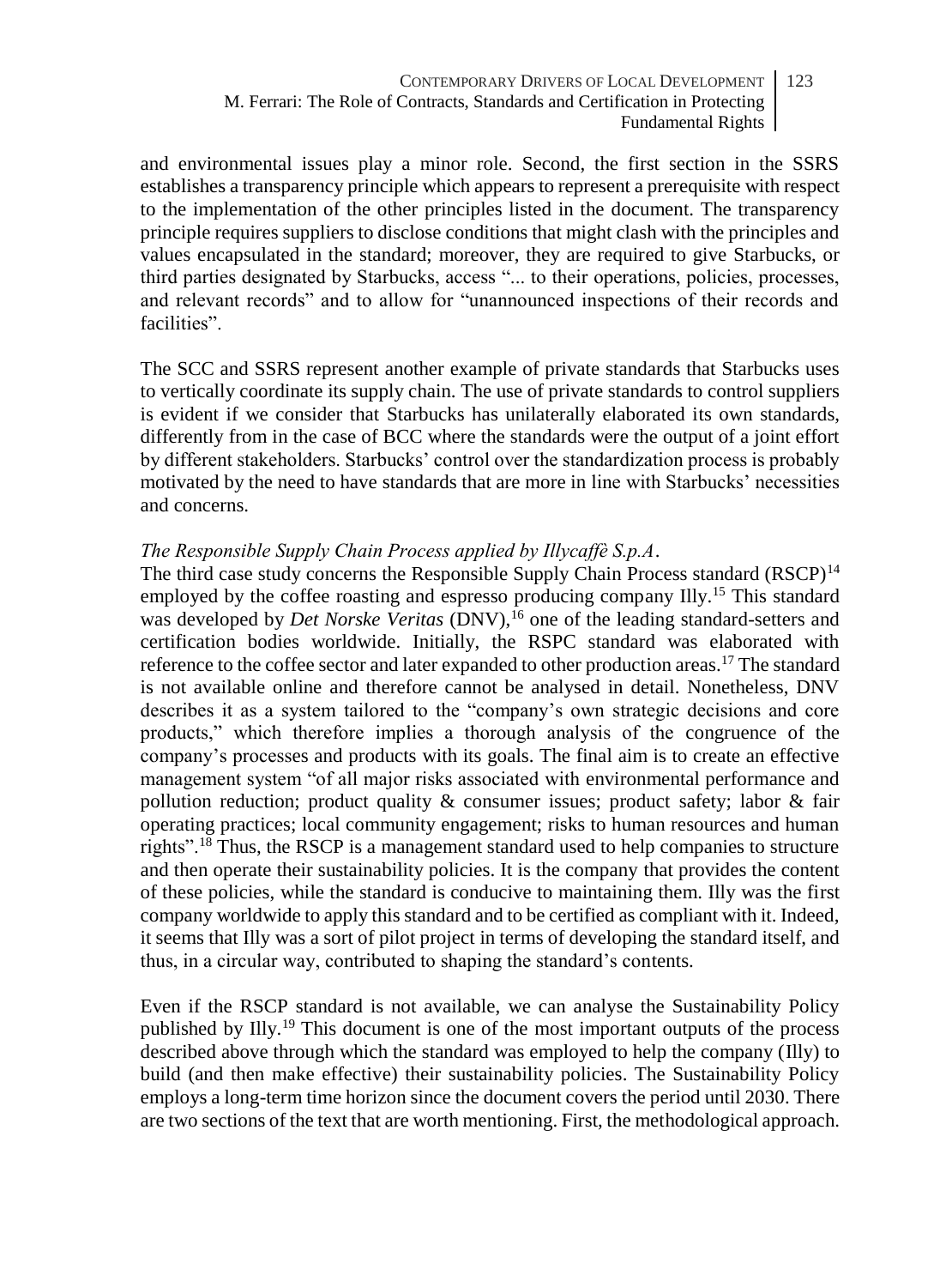The first step involves analysing seventeen sustainable development goals, then identifying nine macro-objectives, including targets in relation to each macro-objective, and finally creating a sustainability action plan spanning from 2017 to 2021. The second part of the text concerns sustainability commitments for 2030. These cover three macroareas: responsible supply chain and sustainable agriculture; happiness and quality of life; circular economy,<sup>20</sup> and innovation.

In Illy's Sustainability Policy document, we cannot find any references to the protection of human rights: the focus seems to be more on environmental and economic sustainability than on social sustainability. However, this does not mean that the protection of human rights is not a part of Illy's policies. In a related webpage devoted to sustainability there is a section specifically concerning human rights.<sup>21</sup> There are references both to international agreements and guidelines<sup>22</sup> Illy complies with, and to the RSCP standard. <sup>23</sup> In addition, it is expressly provided that Illy will include "explicit reference to the Code of Ethics in all contracts, though a clause on respect for human rights in procurement and along the supply chain". Thus, all the standards, internal policies and international guidelines created and/or applied by Illy become contractual obligations that suppliers must comply with.

The DNV standard offers another example of a private standard incorporated into a contract. Differently from the other two case studies, it involves a third-way solution by which the standard setter does not establish the sustainability standards companies must comply with, but rather the methodology through which each single company can create its own sustainability policies.

## **4 Comparative remarks**

The comparison of the three case studies leads to the following conclusions.

1. In all case studies, references to human rights have been included in private standards. In other terms, the protection of human rights provided for in international conventions and agreements has been "translated" into private norms and principles. The reasons why such "translation" has taken place is never clearly specified. Sometimes it appears to be part of a marketing strategy, especially when private corporations are directly involved (e.g. Starbucks and Illy): developing standards (Starbucks) or adhering to standards (Illy) concerning CSR is a way to signal to the market that corporations are not only profit-driven but also care about values other than money. In particular, it is a way to attract those consumers who are most interested in the protection of such values (Giovannucci and Ponte 2005, 287; Poncibò 2007). Even if references are to values other than money, it should be borne in mind that compliance with these standards is in any case market-oriented and thus it is impossible to avoid a profit-driven logic. In other cases, the reasons why private standards have been developed are more mixed. In the case of BCC (Case Study 1), some of the subjects who partake of this initiative are enterprises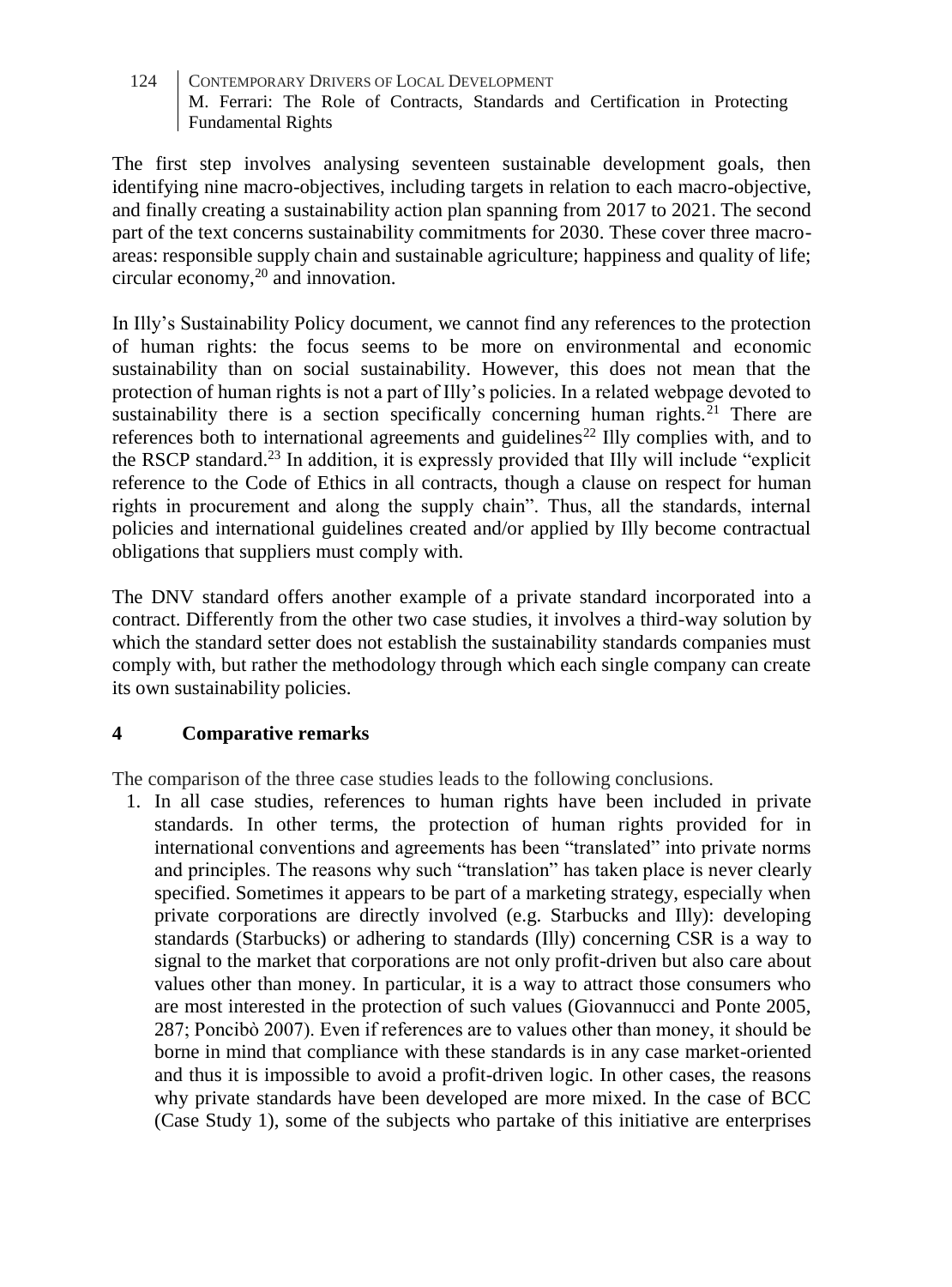and are most likely market-driven in their choices, much as in the cases of Starbucks (Case Study 2) and Illy (Case Study 3). However, in Case Study 1 we can identify other, non-profit-oriented stakeholders who participate in the BCC initiative, such as civil society organizations, trade unions and public institutions. Here, a market logic probably does not reflect all the interests involved in the choice to take part in the BCC.

- 2. The BCC evaluation system (Case Study 1) classifies three possible variations in terms of compliance with the specified norms: the optimal situation (green colour), an acceptable situation (yellow colour) and an unacceptable one (red colour). The classification system is not binary (achievement of a goal/lack of achievement of a goal), but more nuanced thanks to the introduction of the yellow scenario. This adds flexibility in terms of pursuing sustainability goals.
- 3. Some standards (for example, Starbucks' SSRS in Case Study 2) focus more on social issues (labour conditions and workers' rights) than on other ones (environmental protection, community interests, etc.). Other standards like the BCC (Case Study 1), are broader in their focus, taking into account social, environmental and economic variables and giving them balanced consideration. The DNV standard represents a third possible way (Case Study 3), with more of a focus on the methodology that chain leaders should follow in building their sustainability policies.
- 4. In the BCC case (Case Study 1), the production of the standard is centralized through the operation of an international professional association for the sector: the Global Coffee Platform (GCP), which has specific expertise and is directly involved in the sector in connection with which the standards are established. In Starbucks' case, the standards are created directly by the chain leader and are thus internal and unilateral. In the case of Illy, the standard that is employed is created by a third party and is not sector-specific. The case of Illy (Case Study 2) is an interesting one since the RSCP standard does not directly define the sustainability policies the company has to implement, but rather provides for procedures and methods for building such policies and managing them. Thus in the case of Illy we find a sort of third-way solution with respect to the two alternative solutions represented by BCC (Case Study 1) and SCC (Case Study 1). Indeed, sustainability policies in these two cases are neither written at a centralized level (as in the BCC case) nor unilaterally at the company level (as in the Starbucks case). Rather, in Case Study 3 the resulting policies are the output of cooperation between, on the one hand, the company which sets the standard, verifies compliance and issues the respective certification (DNV) and, on the other hand, the company that implements it (Illy).
- 5. The level of detail of the standards can differ. Sometimes they are quite detailed and specific, as in the case of BCC (Case Study 1), while sometimes they are represented in the form of short principles, as in the example of Starbucks' SCC (Case Study 2). Finally, sometimes the standards are generic, meaning that they are not specifically tailored to the coffee sector, as in the case of Illy (Case Study 3).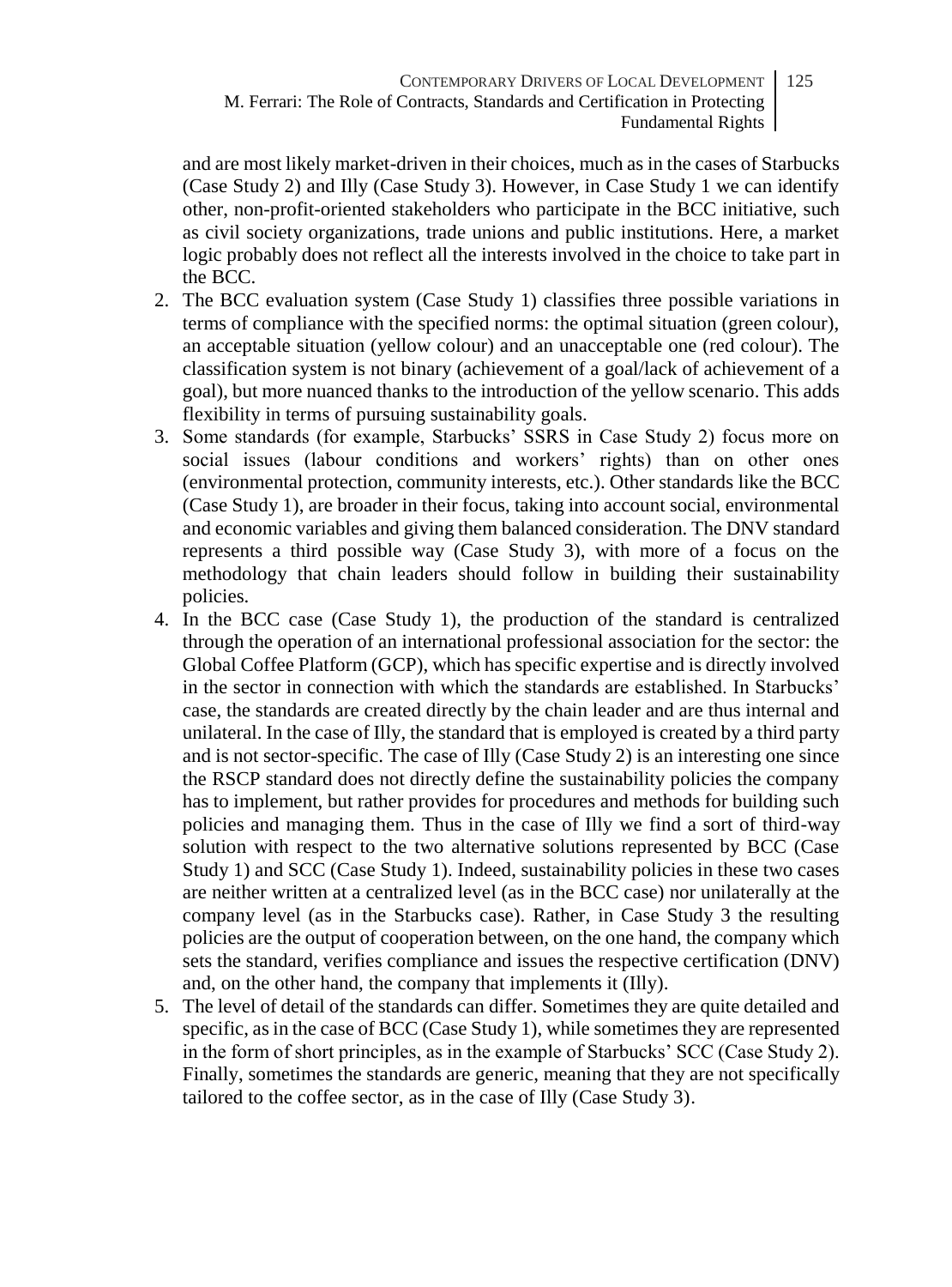- 126 CONTEMPORARY DRIVERS OF LOCAL DEVELOPMENT M. Ferrari: The Role of Contracts, Standards and Certification in Protecting Fundamental Rights
- 6. With regard to verification of compliance with the standards, the systems described in the above case studies explicitly include some kind of monitoring mechanisms, even if the strategies for verifying them differ. In the case of Illy (Case Study 3), there is a private certification body (DNV) which is internationally recognized, operates in many sectors, and applies different types of standards. In the BCC case (Case Study 1), CAS, a dedicated certification body, has been established, which is again a private entity with very specific expertise and a focus only on the verification of the BCC. In the Starbucks case (Case Study 2), the company refers to two possible ways of verifying compliance: audits conducted by Starbucks itself, or by a third party designated by the company.

It should be added that the use of private standards to promote CSR and the protection of human rights is not a panacea. This approach has its problems and limits. For example, with reference to the coffee supply chain and in particular to Fair Trade certified coffee<sup>24</sup> – a type of certification in which the protection of human rights and social responsibility in general plays a pivotal role – Haight (2011, 76) points to at least four such limitations.

- First, market conditions (e.g. the price for premium quality coffee) can have a huge impact on the effectiveness of these social sustainability schemes: there are cases in which coffee farmers' cooperatives "are choosing to default on their Fair Trade contracts" due to the higher prices they can get on the open market.
- Second, the main focus of Fair Trade standards is small farmers, meant as small landowners, since these standards are addressed at cooperatives and a prerequisite of becoming a member of the cooperative is being a small landowner. This implies that the interests of the migrant laborers who represent the poorest segment of the coffee community and are not part of the cooperatives are marginalized.
- Third, there is a lack of transparency in business dealings due to several factors, such as – for example –the fact that documents are not translated into a language that farmers can understand. This implies that farmers cannot control how the extra money the cooperative gets because of the Fair Trade scheme is spent. Thus, "records kept by cooperatives have shown that premiums paid for Fair Trade coffee are often used not for schools or organic farming but to build nicer facilities for cooperatives or to pay for extra office staff".
- Finally, Fair Trade "provides incentives for some farmers to remain in the coffee business even though the market signals that they will not be successful. If a coffee farmer's cost of production is higher than he is able to obtain for his product, he will go out of business. By offering a higher price, Fair Trade keeps him in a business for which his land may not be suitable".

In general, Raynolds *et al.* (2007, 159) note that some of the certification initiatives in the coffee sector lack a robust democratic basis since in some cases NGOs and certification systems are being used to legitimize the control of processors and distributors over the coffee supply chain. The point is reinforced by considering that "certifications reflect Northern-based standards and procedures and may raise barriers to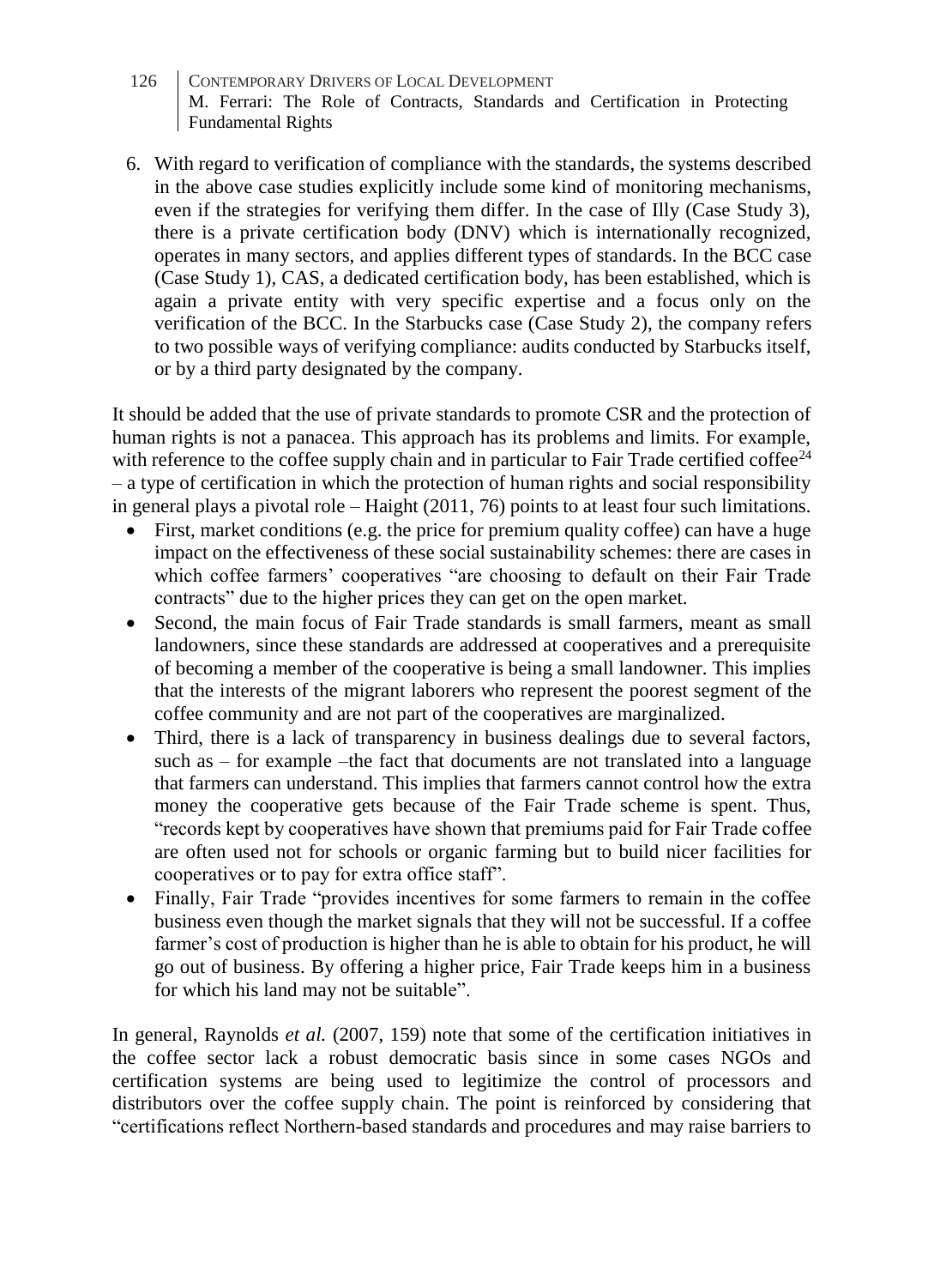entry for producers". Macdonald (2007, 809) stresses the fact that while codes of conduct have contributed to the empowerment of marginalized groups, there is still a lack of cooperation between public and private actors whose decisions can affect the conditions of such groups. Neilson (2008, 1619) highlights the issue of cost. Namely, the implementation of the standards defined in the codes of conduct requires financial investment that might be unavailable to farmers: "Corporate self regulation imposes requirements without necessarily offering developmental support". Finally, Neilson and Pritchard (2007, 328) note that private standards, CSR and codes of conduct run the risk of being perceived as vehicles of a neo-imperialist agenda due to "allegations of regulatory capture by corporate interests" and to the imposition of the "audit-culture mentality of Western corporate models".

### **5 Conclusions**

The paper introduces readers to a complex and rapidly evolving area in which the law interacts with rural development in order to promote the latter. But rather than using the traditional tools of public law (taxation, direct payments, the building of infrastructure, etc.), the chapter seeks to show how rural development can be promoted through the use of the tools of private law, namely private standards, certification and contracts. The angle from which the phenomenon has been analysed is quite specific: the relationship between private law, rural development and the protection of fundamental rights. Such a relationship does exist and is becoming more important in a context in which consumers are increasingly interested in social sustainability, borders are becoming porous, and supply chains more global, yet there are still major differences in the level of protection of human rights in different countries. Even if the subject matter touched upon here seems quite narrow, it represents a first introduction into the complexities that characterize rural development and international supply chains.

#### **Notes:**

<sup>1</sup> See the Preamble of the Declaration: '... recognition of the inherent dignity and of the equal and inalienable rights of all members of the human family is the foundation of freedom, justice and peace in the world'. See also Art. 1 of the European Convention on Human Rights, 4 November 1950: 'The High Contracting Parties shall secure to everyone within their jurisdiction the rights and freedoms defined in Section I of this Convention'.

<sup>2</sup> These rules employ specific indexes to determine which national law should be applied: for example, the place where the activity provided for in the contract must be conducted; the presence of contractual clauses specifying which national law prevails, etc.

<sup>3</sup> An example in the field of contract law is represented by the United Nations Convention on Contracts for the International Sale of Goods, signed in Vienna in 1980.

<sup>4</sup> Corporate Social Responsibility (CSR) is a type of self-regulation by international private business aimed at ensuring the implementation of certain ethical principles in the operation of businesses.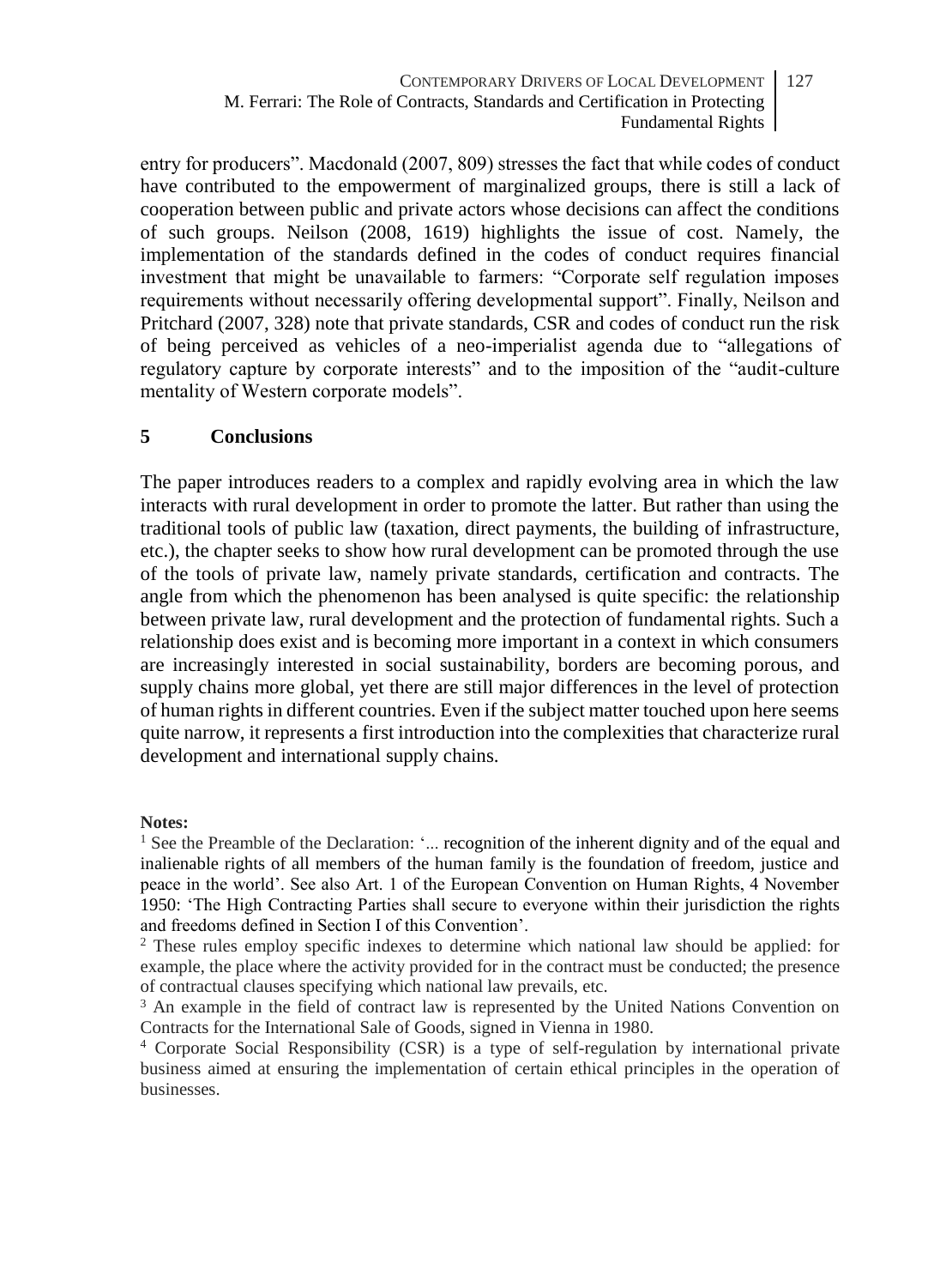$5 \text{ BCC} = \text{Baseline}$  Common Code, a document which forms the basis of the voluntary selfregulation of the companies in the coffee sector. The document is a collection of economic, social, environmental and food safety rules and principles.

 $6$  GCP = Global Coffee Platform: an international professional association of the coffee sector. Available at: https://www.globalcoffeeplatform.org/ (15 March, 2019).

 $\sigma^7$  CAS = Coffee Assurance Services is a private company which owns and operates the so-called "4C coffee certification system".

<sup>8</sup> See p. 16 of the BCC.

<sup>9</sup> Starbucks Corporation is an American coffee company and coffeehouse chain. As of 2018, the company was operating in 28,218 locations worldwide. For its Supplier Code of Conduct see: https://www.starbucks.com/business/suppliers; see also: https://www.starbucks.com/aboutus/company-information/business-ethics-and-compliance (15 March, 2019).

 $10$  SSRS = Starbucks Supplier Social Responsibility Standards: a set of social criteria for becoming a supplier of the Starbucks Company.

<sup>11</sup> GGR= Supplier Guidance Global Requirements: a set of criteria for becoming a supplier of Starbucks Company.

<sup>12</sup> The principles are: "Demonstrating commitment to the welfare, economic improvement and sustainability of the people and places that produce our products and services; Adherence to local laws and international standards regarding human rights, workplace safety, and worker compensation and treatment; Meeting or exceeding national laws and international standards for environmental protection, and minimizing negative environmental impacts of suppliers' operations; Commitment to measuring, monitoring, reporting and verification of compliance to this code; Pursuing continuous improvement of these social and environmental principles".

<sup>13</sup> The final section of the SSRS contains a similar provision, although more detailed: "Failure to meet a corrective action plan commitment will be considered a material breach of our agreement and may result in cancellation of current orders and/or termination of our contractual relationship. Gross violations or illegal activities will be cause for outright and immediate termination of our contractual and business relationship" (bold in original).

 $14$  RSCP = Responsible Supply Chain Process standard; a certification system. Initially applied to the green coffee supply chain, it has since become a model for use with any kind of product line. See https://www.dnvgl.com/services/responsible-supply-chain-process-certification-11193 (15 March, 2019).

<sup>15</sup> Illycaffè S.p.A. (branded as illy) is an Italian coffee roasting company that specializes in the production of espresso.

 $16$  DNV GL = Det Norske Veritas - Germanischer Lloyd, an internationally accredited certification society headquartered in Norway. The company provides services for several industries including maritime, renewable energy, oil & gas, electrification, food & beverage and health-care. It was created in 2013 as a result of a merger between two leading organizations in the field, Det Norske Veritas (Norway) and Germanischer Lloyd (Germany).

<sup>17</sup> See https://www.dnvgl.com/services/responsible-supply-chain-process-certification-11193 (15 March, 2019).

<sup>18</sup> See https://www.dnvgl.com/services/responsible-supply-chain-process-certification-11193 (15 March, 2019).

<sup>19</sup> See: http://valuereport.illy.com/pdf/Sustainability\_Policy\_2030\_ENG.pdf (15 March, 2019).

 $20$  Circular economy: a sustainable system of technologies and supply chains in which resource input and waste, emissions and energy leakages are minimized. The linear economy is the opposite, where production is based on a so-called "take, make, dispose" model.

<sup>21</sup> See[: http://valuereport.illy.com/](http://valuereport.illy.com/) (15 March, 2019).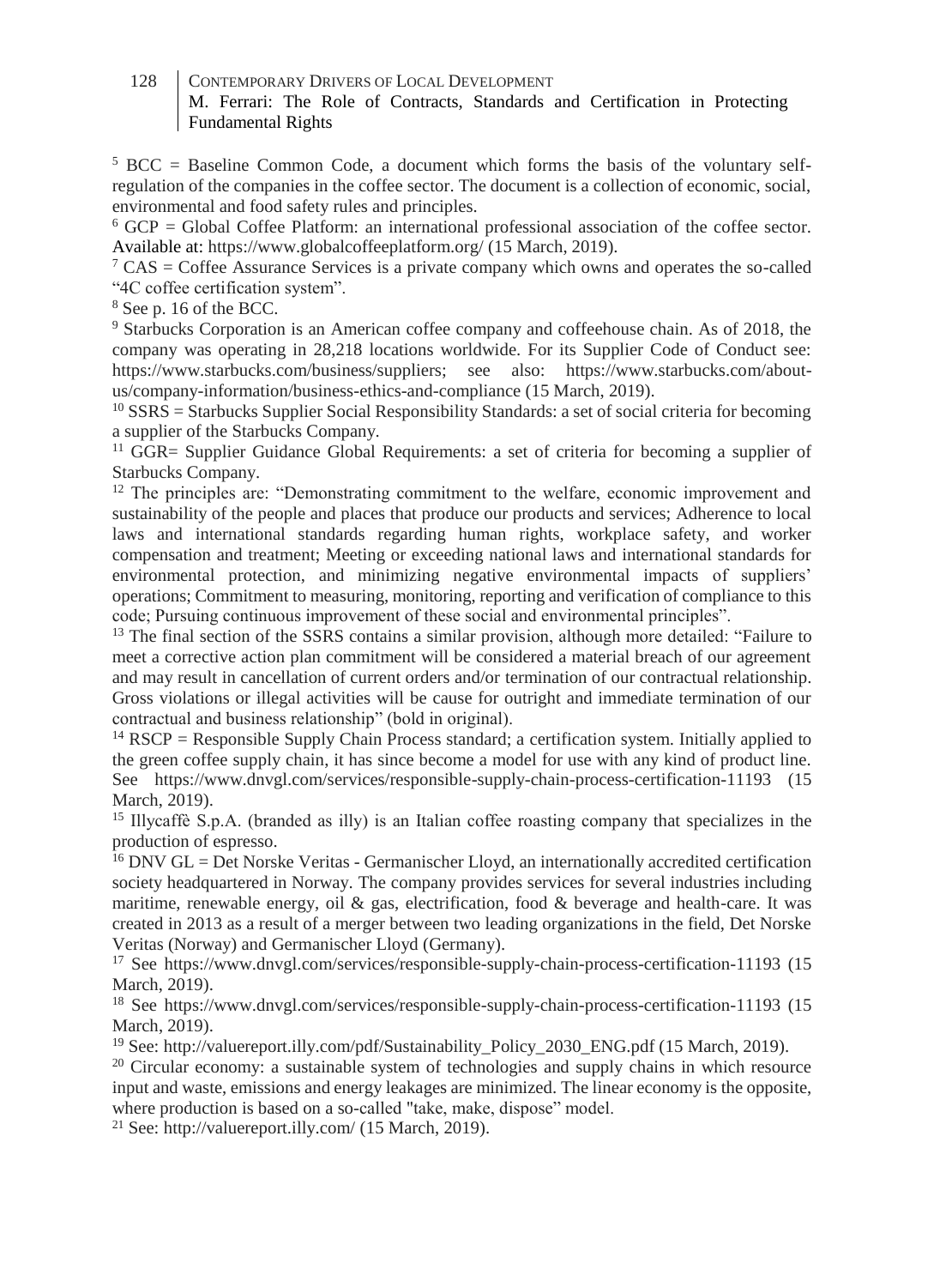<sup>22</sup> "Adherence to the principles of the ILO - International Labor Organization; [...] Adherence to the Global Compact of the United Nations since 2012".

<sup>23</sup> "Adherence to Responsible Supply Chain Process; Setting out of a Sustainability Policy to represent illycaffè's values, objectives, commitments and governance in the area of sustainability".  $24$  Fair Trade, as applied to coffee, is one of the standards in the coffee sector with the most stringent social justice standards (Raynolds *et al.* 2007, 159).

#### **References:**

- Brownsword, R., van Gestel, R. A. J. & Micklitz, H. W. (eds.) (2017) *Contract and Regulation. A Handbook on New Methods of Law Making in Private Law* (Cheltenham: Edward Elgar).
- Brunsson, N. & Jacobsson, B. (2000) *A World of Standards* (Oxford: Oxford University Press).
- Buller, H. & Wright. S. (1990) Introduction: Concepts and policies of rural development, In: Buller, H. & Wright, S. (eds.) *Rural Development: Problems and Practices* (Surrey: Gover Publishing Company).
- Cafaggi, F. (2013) The regulatory functions of transnational commercial contracts: new architectures, *Fordham International Law Journal*, 36(6),pp. 1558–1616.
- Cafaggi, F. (2016) Regulation through contracts: Supply-chain contracting and sustainability standards, *European Review of Contract Law,* 12(3), pp. 218–258.
- Cafaggi, F. & Iamiceli, P. (2014) Supply chains, contractual governance and certification regimes, *European Journal of Law and Economics,* 37(1),pp. 131–173.
- Cafaggi, F. & Iamiceli, P. (2015) Contracting in global supply chains and cooperative remedies, *Uniform Law Review,* 20(2–3),pp. 135–179.
- Council of Europe (1950) *European Convention of Human Rights* (Strasbourg: Council of Europe), available at: https://www.echr.coe.int/Documents/Convention\_ENG.pdf (March 15, 2019).
- Frynas, J. G. & Blowfield, M. E. (2005) Setting new agendas: critical perspectives on Corporate Social Responsibility in the developing world, *International Affairs,* 81(3), pp. 499–513.
- Giovannucci, D. & Ponte, S. (2005) Standards as a new form of social contract? Sustainability initiatives in the coffee industry, *Food Policy,* 30(3), pp. 284–301.
- Haight, C. (2011) The problem with fair trade coffee, *Stanford Social Innovation Review*, available at: https://ssir.org/articles/entry/the\_problem\_with\_fair\_trade\_coffee (March 15, 2019).
- Henson, S. & Humphrey, J. (2009) *The impacts of private food standards on the food chain and on public standard-setting processes* (Rome: Food and Agiculture Organization of the United Nations), available at: http://www.fao.org/3/a-i1132e.pdf (March 15, 2019).
- Jenkins, R., Pearson, R. & Seyfang, G. (2005) *Corporate Responsibility and Labour Rights: Codes of Conduct in the Global Economy* (London: Earthscan Publications).
- Lee, J., Gereffi, G. & Beauvais, J. (2012) Global value chains and agrifood standards: Challenges and possibilities for smallholders in developing countries, *Proceeding of the National Academy of Sciences of the United States of America,* 109(31), pp. 12326–12331.
- Lund-Thomsen, P. (2008) The global sourcing and codes of conduct debate: five myths and five recommendations, *Development and Change,* 39(6), pp. 1005–1009.
- Lytton, T. D. (2019) Technical standards in health & safety regulation: Risk regimes, the new administrative law, and food safety governance, In: Contreas, J. L. (ed.) *Cambridge Handbook of Technical Standardization Law, Vol. 2: Administrative Law, Copyright, Trademark, and International Law* (Cambridge: Cambridge University Press).
- Macdonald, K. (2007) Globalising justice within coffee supply chains? Fair Trade, Starbucks and the transformation of supply chain governance, *Third World Quarterly,* 28(4), pp. 793–812.